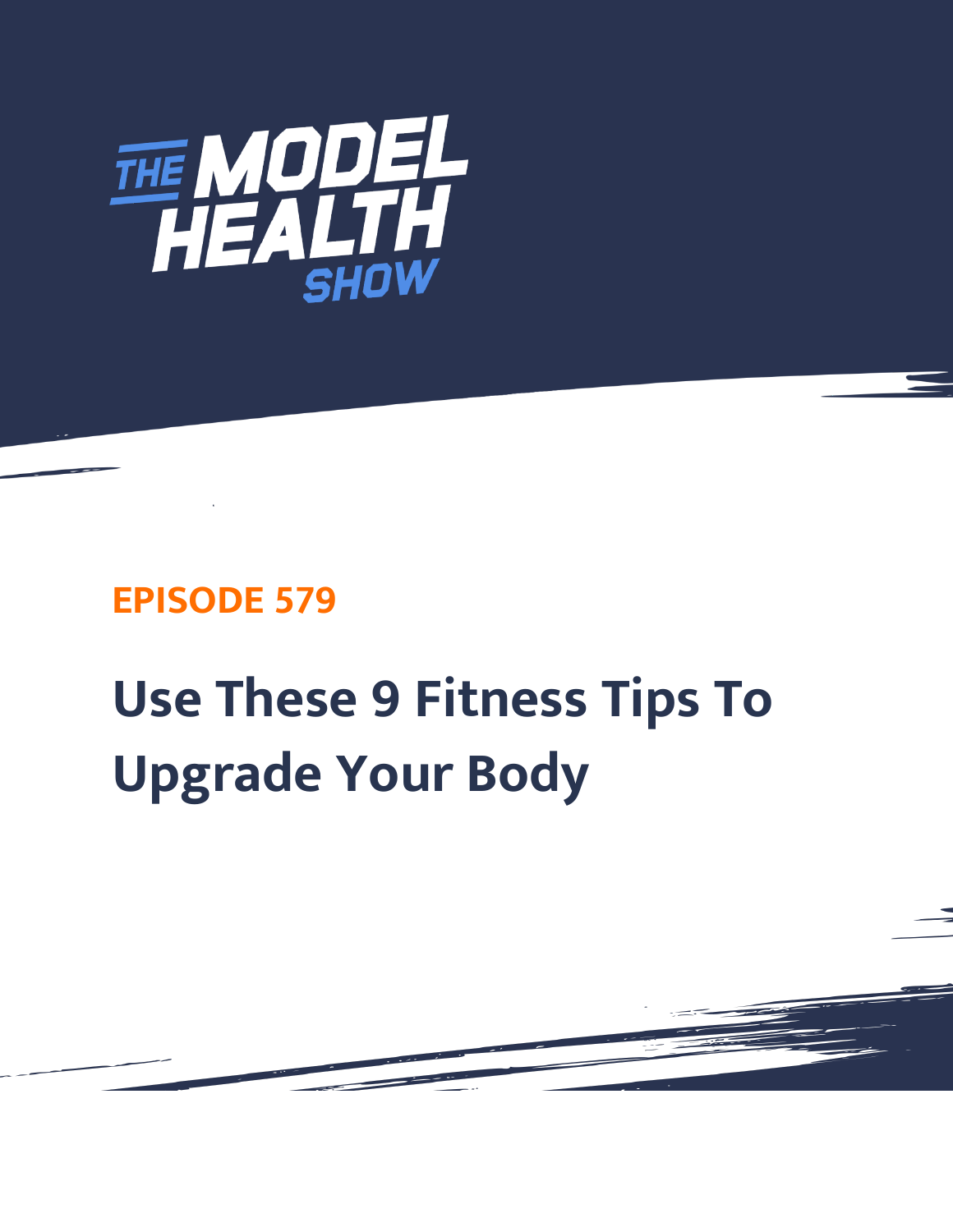### **You are now listening to The Model Health Show with Shawn Stevenson. For more, visit themodelhealthshow.com.**

**SHAWN STEVENSON:** Welcome to the Model Health Show. This is fitness and nutrition expert, Shawn Stevenson, and I'm so grateful for you tuning in with me today. I have this huge smile on my face right now, because I remember the first time that I stepped to the microphone to do this show, and as of this recording, this week is nine years ago, nine years. And the reason I'm smiling is, my son, my youngest son, Braden is 10 years old, and I remember him being a little baby and bringing him to the radio station, to the studio where we were recording. At the time, I was recording at iHeart radio in St. Louis, which was just a complete vibe in and of itself, and I was just like, I felt this overwhelming desire to teach and to learn, and I knew that something special was in store. I didn't know what. I couldn't have possibly known all that's transpired thus far, and the best-selling books and the number one podcast ranking and the award nominations and all that stuff, it's just been bananas. All I wanted to do was to teach and to serve, and I just felt this deep desire and drive to do so, and as of this recording, again this is our nine-year celebration, and I want to do something special for you. And a big part of our template here, because the Model Health Show, we're looking at all areas of health, creating a model and an example, an inspiration, tools, insight, strategies for all areas of health and wellness.

Health isn't just one thing. It isn't just nutrition. I'm a nutritionist, of course, I'm like, nutrition was everything at one point, but truly it's so much more than that, it's not just exercise, it's not just sleep, it's not just our relationships, it's not just our financial health, there's so many different things that add together that create our overall health and wellness, everything impacts each other as well, everything is feeding into itself when it comes to this complex life as a human being. And now of course, there's immense complexity, but there's also beauty and grace and simplicity within all of those things. And so being that fitness is a big part of the mission, and also right now, as at this recording, again, this nine-year celebration, we're vibing with the spring-summer-upon-us type feelings. For the average person, of course, they're thinking about fitness being heavily influenced by exercise, by training and it definitely has a big impact for sure, it's not the whole shebang, but it's a big portion of it. So, what I wanted to do was to celebrate these nine years, I want to provide nine of my favorite fitness experts that we've had here on the Model Health Show providing some key insights, some strategies, some tools, some mindset shifts for fitness and for helping you to achieve that physical fitness that you are desiring to have.

Again, these are nine of my favorites, there have been many others, alright, but I was also looking at specifically... Because we've had fitness experts who we then talk about other aspects of their profession, but I wanted to specifically target fitness, so application for fitness [specifically. And I think that you](https://themodelhealthshow.com/upgrade-your-body/)'[re really, really going to enjoy this special celebration, and also](https://themodelhealthshow.com/upgrade-your-body/) 

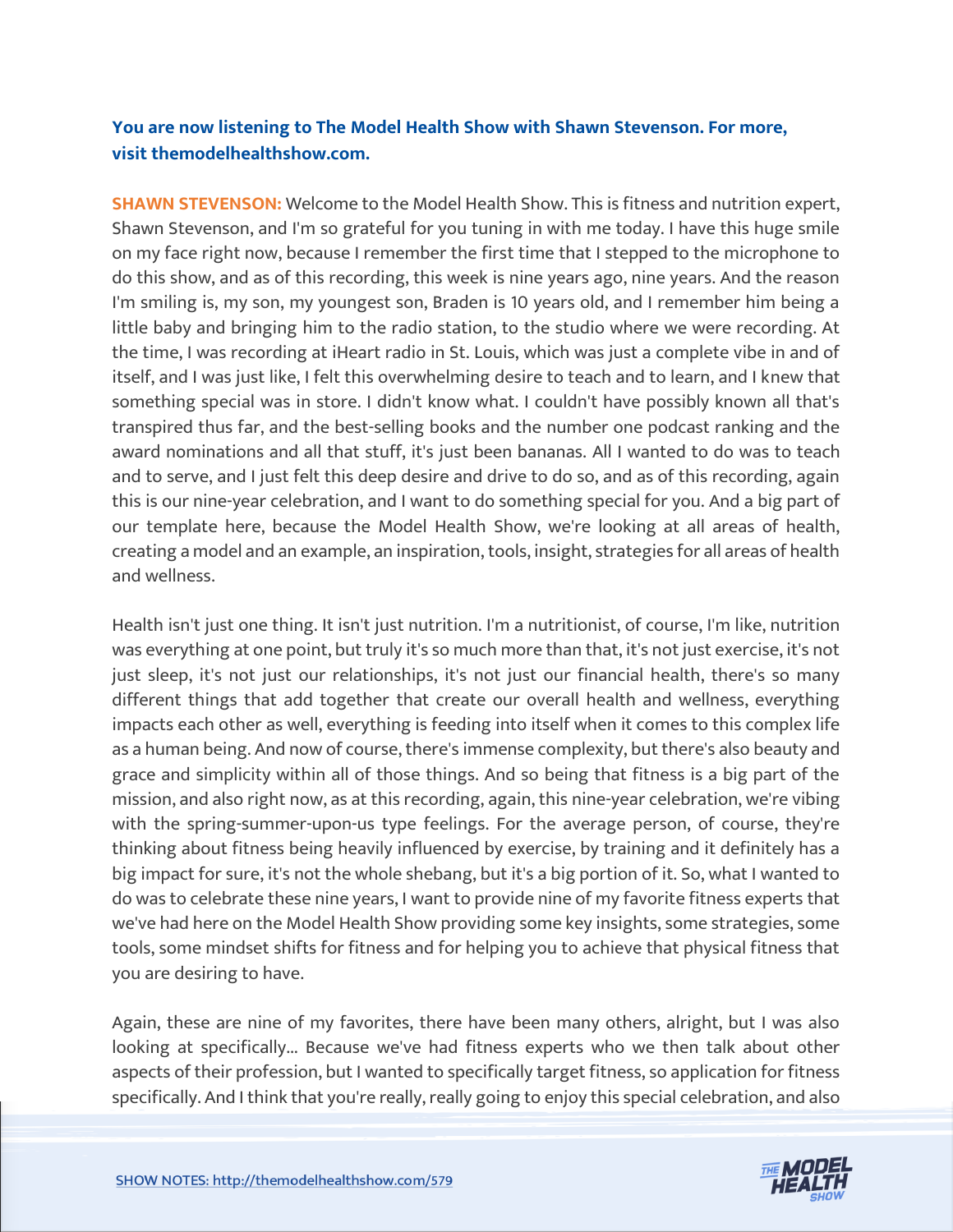because this is a celebration, I just did something and my team knows I was on the phone, I was actually delaying getting started here because I was trying to get a deal done for you, I was trying to hook up something as a special gift to celebrate for you. And hopefully you know that I've been advocating and talking about some of the science around how critical Vitamin C is for immune system function for the past couple of years when it's been something that's so overlooked, and it's so simple. Obviously, we know about Vitamin C for being a critical regulator of our immune system, but it also has a major impact on our sleep quality, on our metabolism, on our gut health. But in this context today, when we're looking at this phenomenon with this virus that just took over our reality, we stopped looking at the obvious, we stopped employing and advocating the obvious, but the obvious still emerged as critical and viable, although the average person wasn't given permission to really look at it and understand it and to utilize it.

But this study was published in the journal Pharma Nutrition, and it investigated the impact of Vitamin C in relation to the cytokine activity associated with COVID-19, they found that Vitamin C was effective in inhibiting the production of the cytokine storm. Now again, this is one of many studies that have affirmed this, but we have decades, literally decades of data demonstrating the efficacy of Vitamin C in relationship to our health and specifically to our immune system function. So, this isn't something new, we're just using new data to affirm what should be widely known by everyone. But also leaning back, when I mentioned gut health, it's specific to botanical sources of Vitamin C, not the synthetic garbage packets at the... With the sugar and all... No, I'm not talking about that. When you stack these upsides by side and you look at the highest botanical sources of Vitamin C, which again, I've got a special gift for you, so keep listening. We're talking about Camu-Camu berry, the highest source, botanical source of Vitamin C. And botanical we're talking about is a food-based source, a super food really concentrates of vitamin C, which with Camu-Camu berry, just under a teaspoon is getting 700% of your RDA of Vitamin C.

But the key is, does it actually show up in your body, is your body utilizing this compared to the synthetic stuff? Well, I got news for you. Listen to this, a study published in The Journal of Cardiology, it looked at 20 smokers, alright? People who are toking up smoking, they're doing the chain-smoking thing, 20 smokers who consumed camu camu berry over the course of a one-week study, versus people who are using... This was the placebo, using the synthetic version. Alright? So, using synthetic vitamin C tablets. So, this is a placebo-controlled study. Here's what the researchers found; the people who utilize camu camu berry had significantly lowered the oxidative stress and inflammatory biomarkers from that lifestyle behavior. So, they were looking at things like C-reactive protein, which is demonstrating systemic inflammation, really remarkable. Now, they also found no changes in the people who are using the ordinary vitamin C supplement, the synthetic vitamin C. For the researchers, this indicated that a combination of other antioxidants, not just the vitamin C concentration in camu camu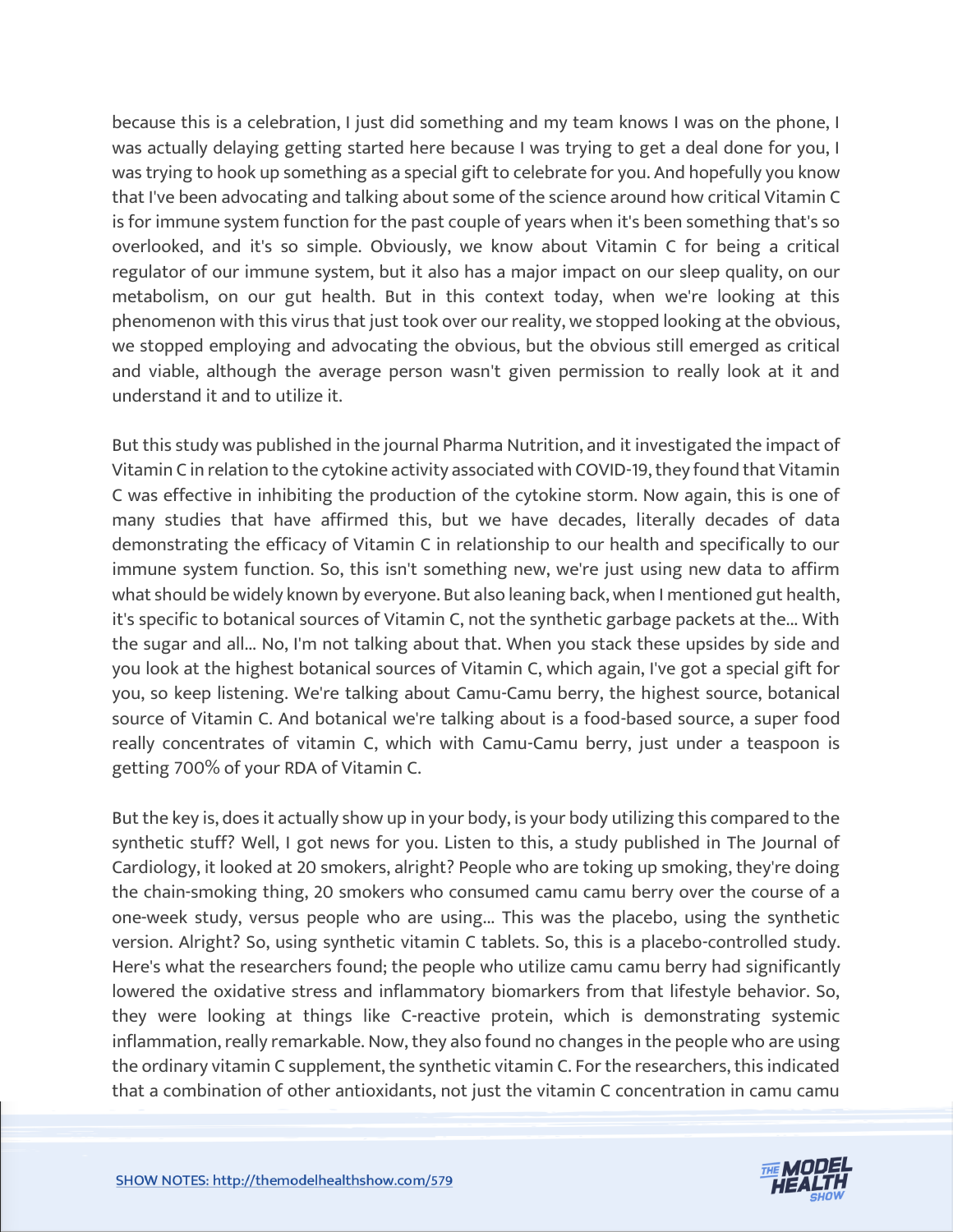berries, provided a powerful antioxidant effect that standard Vitamin C products simply do not have. Alright? So many wonderful aspects, camu camu berry. The next one would be amla berry, amla berry and then acerola cherry.

These are my three favorite vitamin C-dense super foods. The benefits are remarkable. The list goes on and on and on. But the key here is to make sure that it's organic and you're not getting any binders and fillers and all that crazy stuff. This is why I'm such a huge fan of the Essential C formula from Paleovalley and you probably know by now how much I love this formula. I utilize it all the time, but I reached out to them literally before the show, I was like, "I got to do something special." And just for you, just for a limited time to celebrate the nine-year anniversary of The Model Health Show, this Essential C formula is usually \$34.99, so \$34.99 formula. This product right now, for you, for this special celebration is just \$4.99, alright? \$4.99. Yes, \$4.99. Take advantage of this, this is a limited time thing to celebrate the nine-year anniversary. If you've been wanting to take advantage and to try the Essential C Complex from Paleovalley, this is your chance to do it. You get it special for just \$4.99.

Alright? So, I got it done right before the show, they agreed, they said, "Yes, we'll do it," but again, this is a limited time offer just for you. Go to paleovalley.com/9yearspecial. So, there's P-A-L-E-O-V-A-L-L-E-Y.com/the number nine, Y-E-A-R-S-P-E-C-I-A-L. Again, that's paleovalley.com/9yearspecial with the number nine. Alright, paleovalley.com/9yearspecial, limited time, \$4.99, only \$4.99 on this Essential C formula, this product that's usually \$34.99. Take advantage. It's going to be up for a limited time, take advantage, \$4.99 plus a little shipping and also, they'll have some other stuff for you there to get some other kind of cool bonuses, so hop over there and check them out. Paleovalley.com/9yearspecial. And yeah, we're just kicking things off right now, alright, we've got some gifts to give and it's going to be kicked off... Again, we're talking about the gift of fitness today, with one of the leading experts in the world in fitness and physical fitness and getting people ready for the big screen. This guy is training superheroes, the people that we see on the big screen. Ryan Reynolds, alright, Deadpool, this is the person who gets him in shape for these roles. The Winter Soldier, the list goes on and on. Wolverine, Hugh Jackman.

Alright? You want to go back to Hugh Jackman? Come on now. Don Saladino, celebrity trainer and just one of the smartest people that I know in this field. Man, he walks his talk. He is a scientist when it comes to shaping and sculpting the human body, but of course he knows that it's so much bigger than just the exercise component, but that's what we're focusing on today. Today we're focusing on fitness specifically, and I wanted you to hear from the best. And so, in this clip from our conversation, he's going to share with you the number one exercise that's incorporated into all of his celebrity clients' programs, plus secrets to six-pack abs from the man who's graced the magazine covers himself, and also who's put the best bodies on display on the big screen. So, check out this segment from the one only Don Saladino.

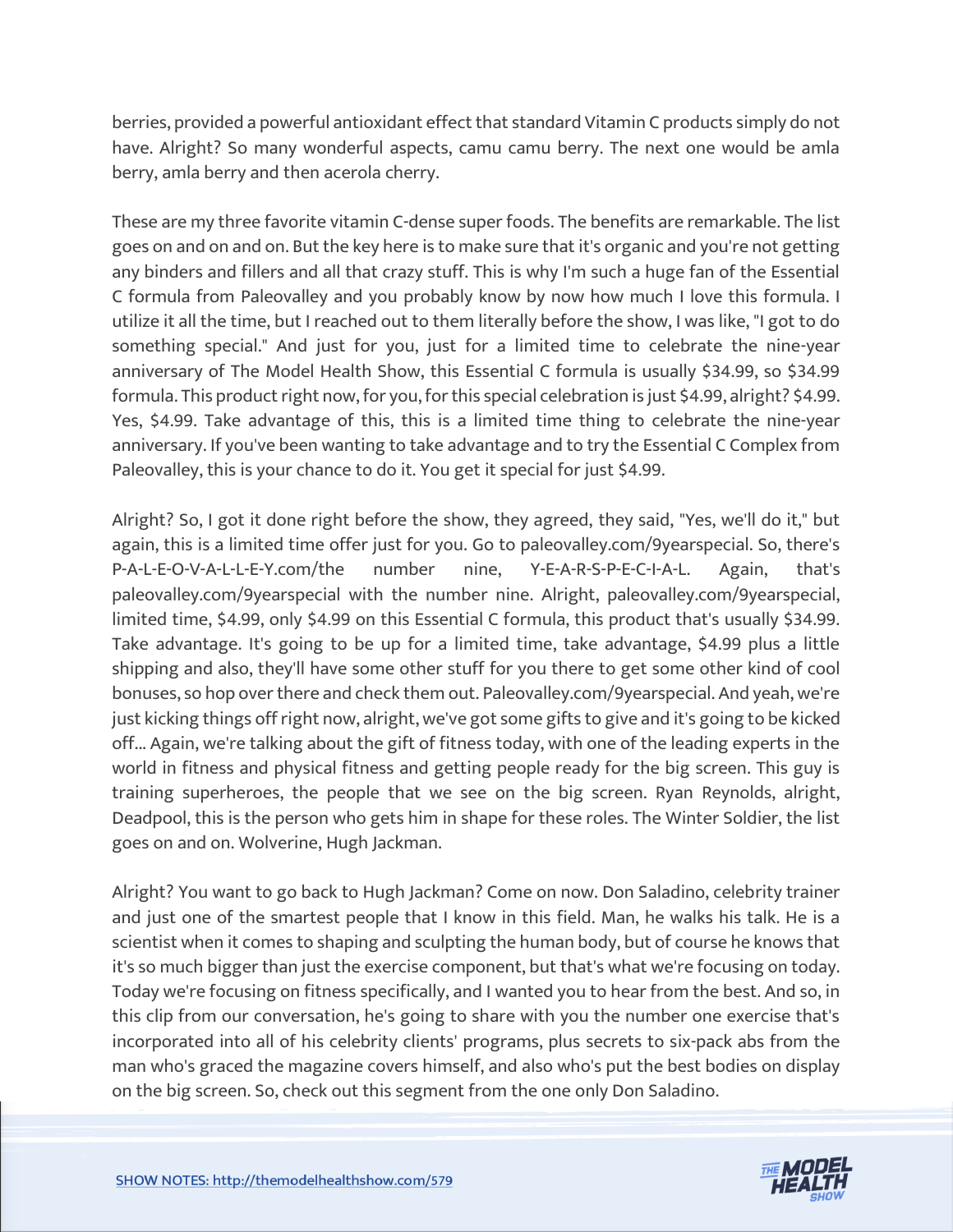**DON SALADINO:** Probably the most underrated of all exercises. I think a farmer walk... It's funny. Oh God, what publication was it? Did an article on all the superheroes I get ready for movies and they're like, "What's the magic exercise?" I'm like, "There is no magic exercise," but the one exercise that they all did in common was some form of a carry variation, so whether it's an overhead carry, or a rack carry, a farmer walks, a one-arm carry, a bottoms up carry. Every one of my clients, I have done a carry, and I just think that they're magic. A carry for me is a moving plank. It's a moving plank where you stabilize, and you create stability in the entire body. It's safe, we'll get people post-rehab when they're transitioning from their physical therapists, we can get them loading heavy, we've developed incredible shoulder-pressing strength by doing carries with someone who has an injured shoulder. So for me, you can go heavy. They're very safe. There's still things to think about, I don't want someone going and trying to pick up 800 lbs.

**SHAWN STEVENSON:** Can you detail... Give maybe two versions of carries. Detail what it looks like for people listening.

**DON SALADINO:** Yeah, so I think a carry would be like a very basic farmer walk, so it'd be like if you were picking up two suitcases and you were walking through the airport with them, envision doing that with a dumb... Two dumbbells or two kettlebells. For really strong people, they might stand in the middle of a trap bar, and they might walk, and the purpose is to stabilize and keep your shoulders level and good posture and making sure that you're not arching your back, so it really is a full body exercise, but it's a moving plank, so you train everything from the ground up. And then there's different variations of them, you can do them one-handed. I can do an overhead where I have a kettlebell in my hand and I have to promote keeping my ribs down, now we're working on shoulder stability, now we have to really lock in that latent. As you're walking and you're carrying a 48-kilo bell over your hand, you tell me how your body's feeling, you're going to be like, "Oh wait, I got to correct myself and get myself into this position."

That's going to promote strength on one half of the body to stabilize. So, I hope that wasn't too confusing for the followers, for the viewers, but they are magic exercises. I think at the very minimal approach, start with a two-handed farmer walk. Pick up two weights, walk across your gym for 25 to 50 yards, or 25 to 50 steps, anywhere in that range, I like. And then in time, as you develop some consistency, go heavier, and go heavier, and go heavier, and then your heart rate's going to be working and you're going to be sweating and then you're going to focus on creating tension in the body, which is really important for strength building and body composition.

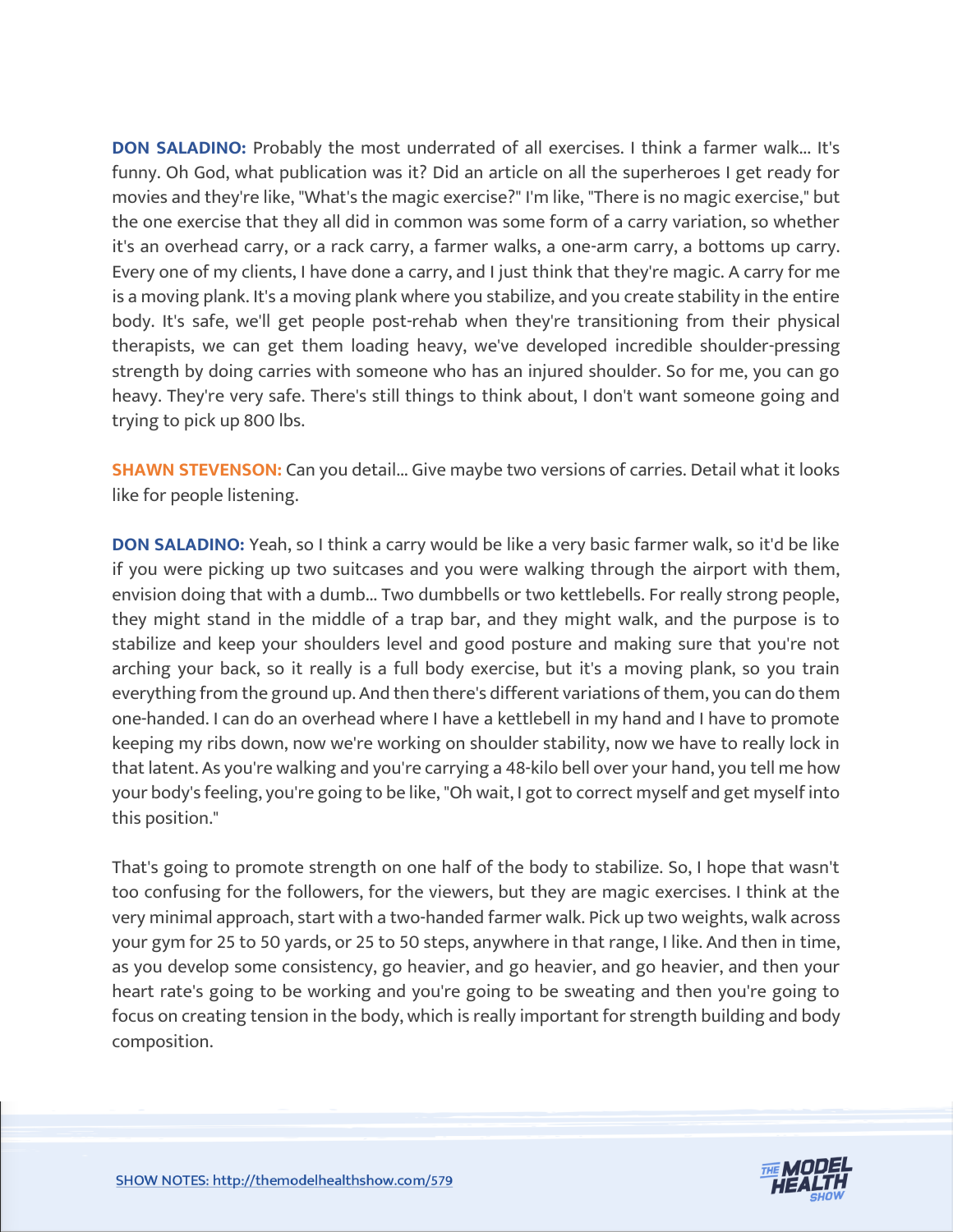**SHAWN STEVENSON:** Well, I can't have you here without giving the people what they want, man, which is we got to talk... What are the secrets to the six pack, Don? We got to talk about it.

**DON SALADINO:** Oh, man.

**SHAWN STEVENSON:** We got to talk... I mean, this is the thing again, when people are seeing the magazine covers, they're seeing Ryan Reynolds, they're seeing all these folks, and it's something that we aspire towards as a physical culture, we admire the physical culture of the Greeks and the Romans, even the ancient Egyptians. What do we do to access that physique? The illustrious six-pack, what are the secrets here?

**DON SALADINO:** It's one movement. It's only one element, okay?

**SHAWN STEVENSON: I know it's not going to be what people think. Please share.** 

**DON SALADINO:** No, you want to know what? So first off when I'm... For the six-pack, I probably train my abs directly, maybe twice a week at the most on a good week, so maybe it's once a week, I have a couple of exercises I love to do. I love some type of a hanging leg raise; I love like a Copenhagen plank. I love...

**SHAWN STEVENSON:** Can you explain that?

**DON SALADINO:** Yeah, Copenhagen plank would be where you're getting into a side plank position with your foot... With your leg elevated up onto a bench or a block, and you're almost taking one leg and putting it into a sprinter pose and you have to heavily engage everything from your serratus to your obliques to your core, so it's a way of training all of this from an anti-rotational standpoint, so I love... And I actually throw in a weighted kneeling crunch. I don't ever do crunches, but a kneeling crunch where my elbows will go to my knees, I actually believe in adding some type of resistance with our abs, because if we're just sitting here, I mean, I'm not going to grab a five-pound weight and do this 500 times. Why am I going to sit there and just... I like to develop my abs to be a little blockier and a little thicker, developing... I try and make my abs more muscular, and then through nutrition I'm able to keep my skin thinner and my fat levels lower.

So, when I went in for a DEXA, my body fat percentage around my mid-section was at 5%, so my mid-section is lean, my body fat was higher 'cause my legs might hold a little bit more from a lot of the power lifting that I end up doing in that type of training. So, I know a lot of my abdominal work doesn't really come from those abdominal exercises that I named. Ab wheels, I love ab wheels. It came from me dead lifting and doing some form of a squat and being able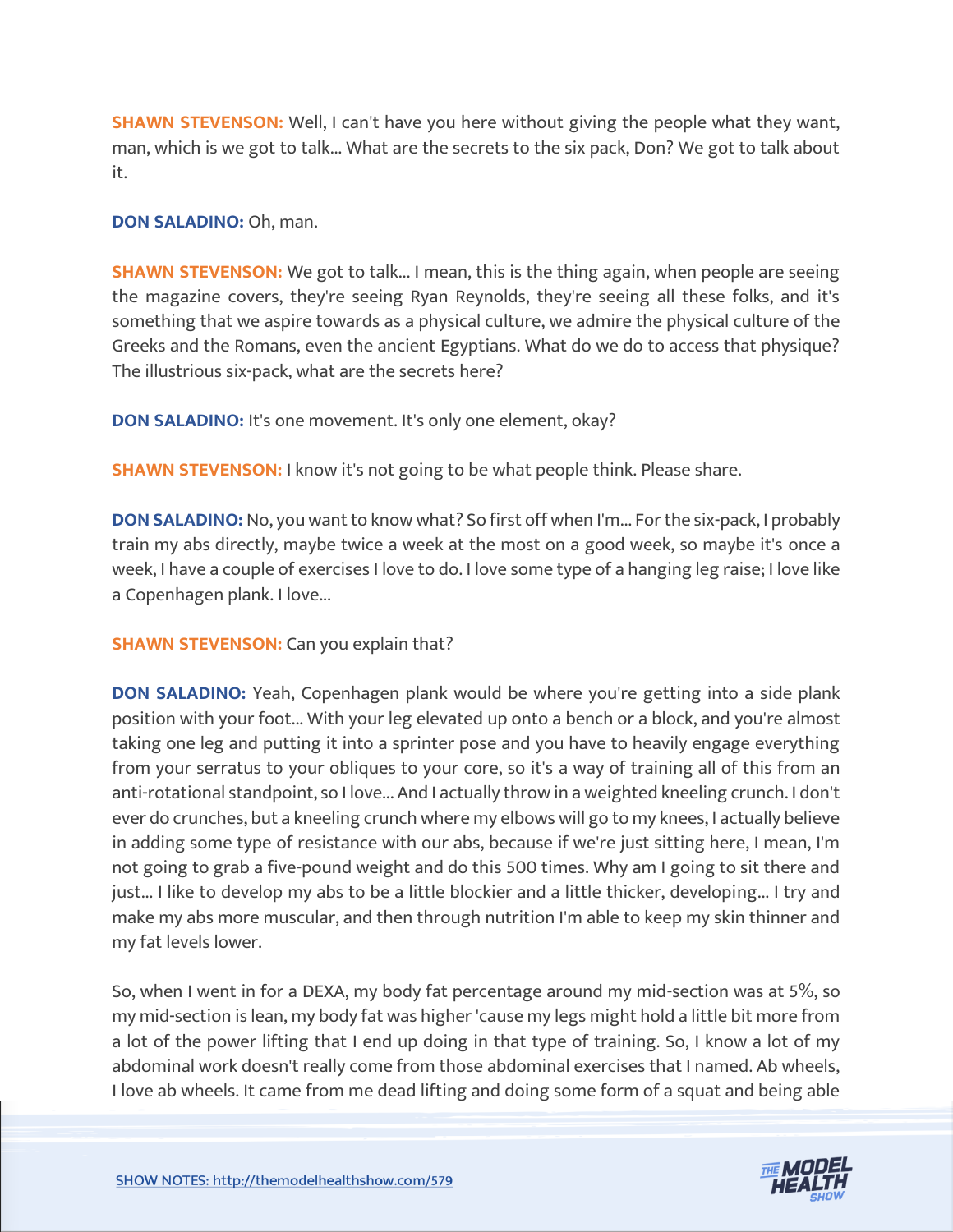to run. In college, I was a little bit of a runner, I ran a 452 mile in college, I can move about 219 lbs. I was a big guy. I'm about 212 lbs. now, so I was heavier...

**SHAWN STEVENSON: That's scary, that's scary.** 

**DON SALADINO:** I can run... Scary. Three to five miles, I was like, I was fast for a big guy, but I don't run as much anymore. But going in and hitting my cardio, not over-staying my welcome and developing strength and hypertrophy, so going in and building muscle is how I get my body to be really tight in conjunction with a proper eating plan, so when I need to get my abs a little bit sharper, yeah, the macros, dial in and everything becomes a little monotonous from day to day. But my training all year long, I train hard. If I'm training at 20 reps, people are like, "Well, do you train light or heavy?" I'm like, "I always train heavy." "Well, it's bad to train at low reps," I didn't say that. I said, I always train heavy. If it's 20 reps, it's heavy. If it's 10 reps, it's heavy. If it's one rep, it's heavy.

It's always hard and heavy, and I have to adjust intensity according to how I feel, maybe how my readiness is, or if I'm coming off of a specific type of training that's a lot of power and a lot of strength and I'm starting to over-stay my welcome, I adjust my training and maybe work more on work capacity or muscular endurance, and then I'll maybe lose a little bit of strength, but focus on those other qualities. So, I think it's the fact that I'm always going into a program, and when I go into that program, I commit to it, and I try and be the best I can with it. But my nutrition is always tight and the ab trainings there and I just try and be strong. It's the combination of all those things, it's just all those things working together in time, I believe is what can give you a physique that's, as I call, cover ready.

**SHAWN STEVENSON:** The thing is, the formula is so simple.

**DON SALADINO:** It's not sexy.

**SHAWN STEVENSON:** You didn't really... Most of what you shared was not about ab exercises.

#### **DON SALADINO:** No.

**SHAWN STEVENSON:** So, I want to reiterate this because the truth is, our basic human template, like my son, my youngest son is nine, he's got a six pack, like you can see the definition. The muscles are there. We all have these abdominal muscles already there, but it can get covered up with some stuff, and you can specifically target, like you said, to make those muscles thicker. But in the reality, what we want to do is to reduce the body fat through all the other things that you said, and just have overall functionality, and all the things that tie into the abs. It's not just the rectus abdominis, it's the whole area around that.

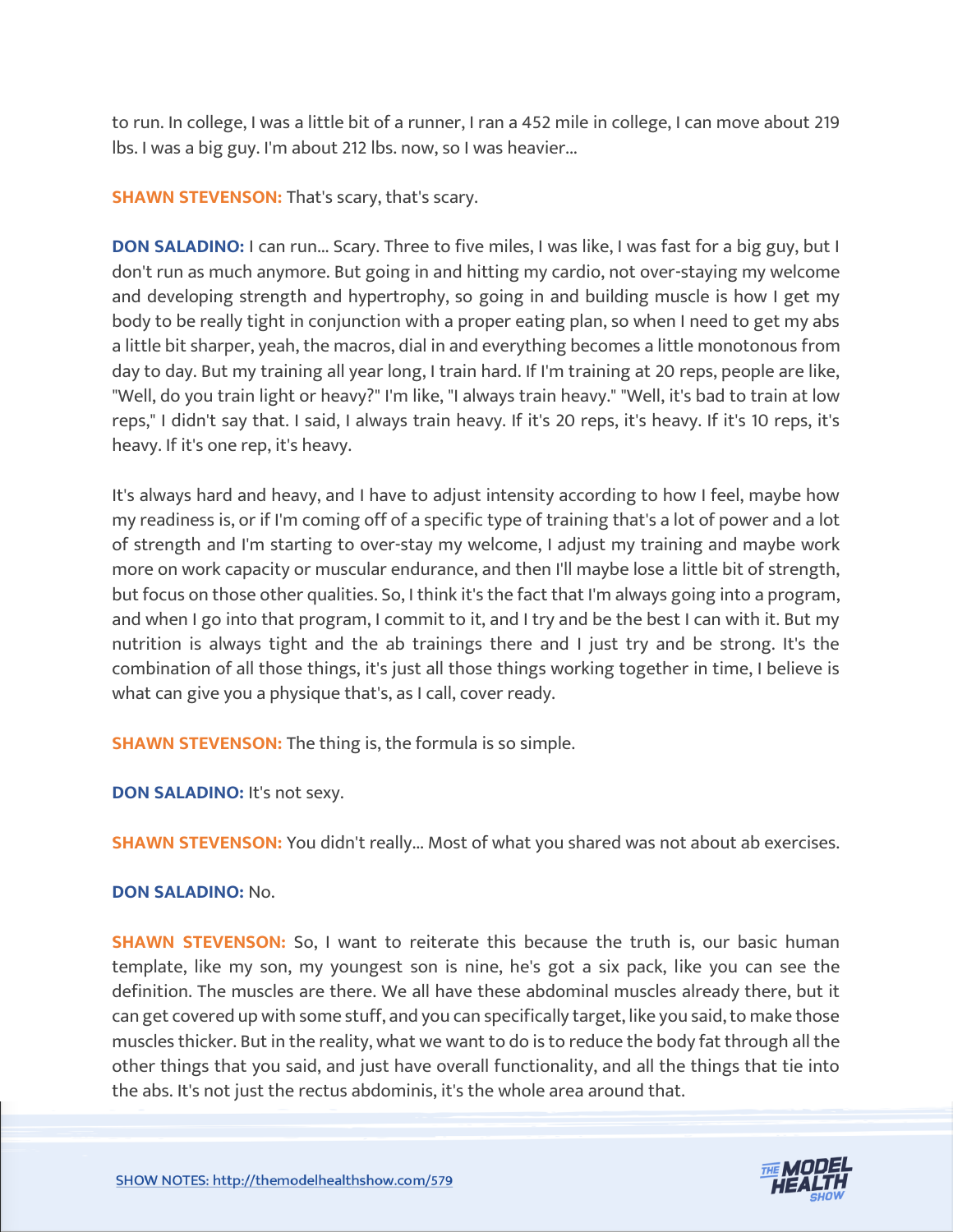**DON SALADINO:** Yeah, from a functionality standpoint, for me, that's most important. If I can get up and I can get on a trap bar and pick up 700 lbs. and walk 20 yards with it, my abs have to be strong, my core has to be strong. If I'm doing a Zercher squat and I've got at least 315 or 365 in my arms, and I can hold that with a perfect spine, like my core is strong and my abs are getting a lot of work doing that. So, I still like individually touching... I always call it touching, like the abs and maybe hitting it once or twice a week, 'cause I like to feel like they're tight and feel like they're good, and I do believe it helps a little bit, but we got to get that other stuff right first. I mean, some '

**SHAWN STEVENSON:** All right, that was just the first one of the nine fitness experts that you're going to hear from today. Again, this is celebration for the ninth anniversary of The Model Health Show, and it's been quite a ride. By the way, did you take advantage of the gift yet from Paleo Valley? This is not something to take lightly. You need to pause this, take advantage. Again, you're going to get the Essential C formula for just \$4.99 where it's regularly 34.99. Again, head over to paleovalley.com/9yearspecial. But again, Don was number one. Next up on this compilation of the nine favorite fitness experts on the Model Health show, this guy is a friend. He's somebody that shows up for me. I remember I was doing a speaking event in Vancouver, and I had never been to Vancouver, I didn't know nothing about Vancouver. I went up there to speak at an event and I was flying solo, riding solo, and coming from the mid-west when I still lived in St. Louis and Luka was like, "I'll drive up." He's coming from the Seattle area and my guy just drove up and hung out with me. He knew the lay of the land a little bit.

I remember getting some food with him and kicking it and him being there for me at the event and just a vibe. And also, by the way, whenever I eat with my guy, it's otherworldly, right? Of all the people that I've seen that can throw down, my guy Luka could do that. But man, I'm telling you when I'm talking about coaches and people training for performance, there's nobody better. His elite gym, Vigor Ground, in the Seattle area again, and also in his home country, Slovenia, he also has another location, but the big boys come through. All right. We got the Seattle Seahawks there a lot and you name it. Every sport is trained at Luka's gym and also by Luka and man, just so dialed in, so smart. He is the person who really encouraged me more than anybody, just by his example, to take my mobility work seriously and even if I don't "work out" I still do mobility drills every day, multiple times a day. It's just part of my life now. I'm so thankful for that. And so, Luka Hocevar is the next expert you're going to hear from. He's going to be dropping a template with all of the ideal ingredients to create a program for incredible fitness and longevity on you. So, check out this segment from the amazing Luka Hocevar.

**LUKA HOCEVAR:** Maintaining and/or building lean body mass is one of the best things for metabolism. I sit here, if I have more lean body mass, I'm burning more calories. But it also is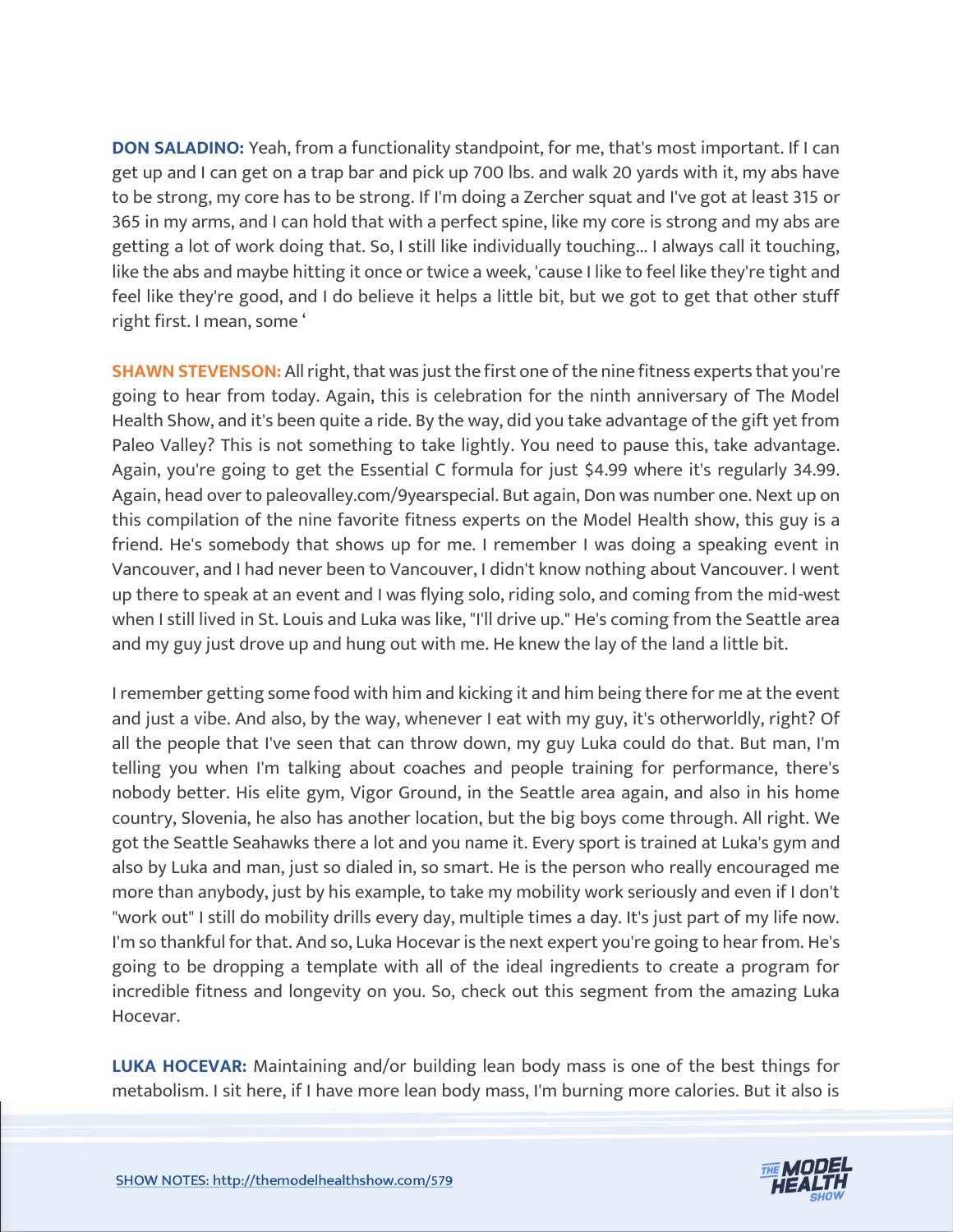connected to so many health markers and not to mention people that have more muscle mass, they have a better body fat set point, meaning... One of the issues with weight loss is there's something called a body fat set point. It used to be a theory and now has been more confirmed. So, it just means that if you've stayed at a certain weight for a long period of time, your body is going to have a tougher time moving from that weight because that's what's safe, that's homeostasis. So, if you go up or down too much, but especially down, it's going to be like, "Whoa, survival. This is not good." And then the hormone Leptin is almost like a thermostat. It's a thermostat in a sense of if your drop, it's going to basically reduce the temperature so that we kind of come back. If we go up, and so it's going to regulate it 'cause it wants you to stay in a homeostasis. Exercise and strength training has been proven to be able to adjust that or should I say, help with that.

So, if you drop weight and you strength train, your body will have an easier time staying at that lower weight. And there's been a lot of studies done around that, enough to confirm, first of all, this is something you have to do. Right now, what does strength training look like? I mean, it obviously depends how much do you want to improve your performance and put on muscle but any person that wants to be healthier, lose weight, be fitter long-term, should be doing some form of exercise and strength training. That's been proven across the board. And a lot of times people would say, "Okay, Luka. If you had a template." And obviously everything is different for everybody but, "If you had a template," I had a great conversation with Dr. Andy Galpin about this, "What would it be?" And I said, "Well, one, you should strength train two to three days a week, so somewhere in that range. You should do something fast one day a week, regardless of your age, what your goals are." And I'm going to touch on that one because I think that's one that's missed out a lot on. First of all, the first thing that you lose as you age is not strength, it's power.

It's not cardio, it's power. First of all, things like agility, quickness, reactivity, when folks fall and break their hips, which is a huge number like one out of three people over the age of 50, that's power, that's speed, that's reactivity. And it's almost like there's this fear of it, right? "Oh, as I get older, I shouldn't be doing that." But it's actually like, "No, you should." Now, it might look different for if I'm doing box jumps and full-blown sprints and we have somebody that's 55, maybe even 60, they may not be doing the same thing, but you know what, they could be throwing a medicine ball explosively for them. They could be pushing a sled fast. We'll do card throws like I'll throw cards, and obviously they get all wonky, they're going to try to catch them. Tennis ball drills, speed ladder drills. For them, that's going to be fast, and they can still improve that speed and they can still, I would say, work on that so that they don't lose it. You don't use it, you lose it. And a great example is my dad has Parkinson's, the onset of it. He goes and he boxes. So, he does the speed ladder drills and the doctor was like, "I don't know what you're doing, but whatever you're doing, man, it's like keeping it at bay."

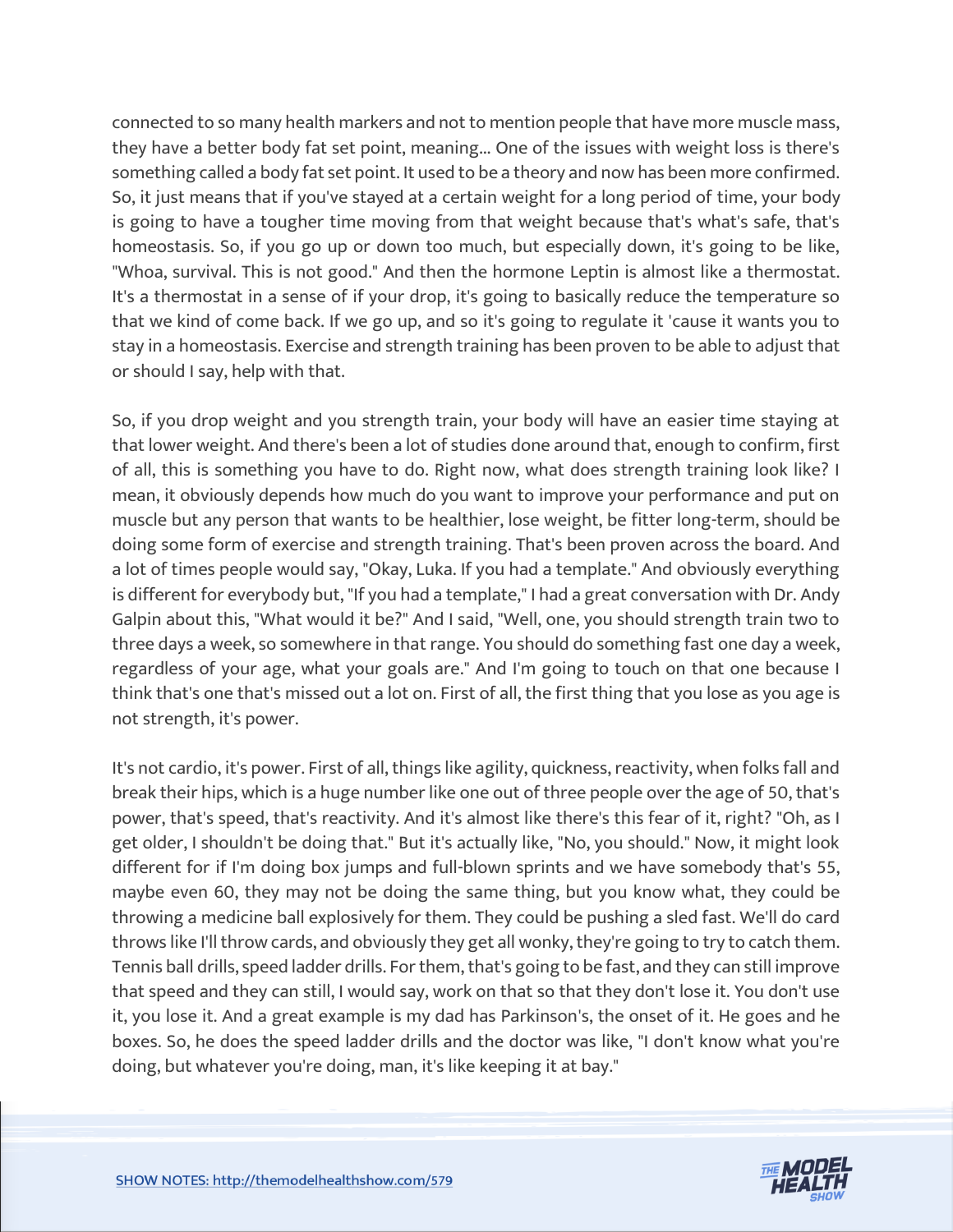And so, speed is such an important factor of it. So once a week at least, you should be doing something fast. Once a week, you should get your heart rate up high for whatever that is for you. So, think heart conditioning. I like to do the heart rate monitoring... So do something fast, explosive for whatever that person is, get the heart rate high and let it drop back down. I know this is basics, but this is definitely a template of it. Once a week, do something for a longer duration of time on cardio but not as high of intensity, and I would say probably more like once to twice a week on that front. And always making sure that you work on quality movement. Even in the last show, we kind of dove pretty deep into that as far as movement hygiene, mobility. I mean, that's extremely important 'cause my philosophy is always: Move well, move more, move strong, move fast. But it starts with move well. If you don't move well and then you add more volume, you add more load on top of that, you add speed, it's just going to speed up dysfunction. So, if I have a horrible posture and I don't first improve my mobility and move well, guess what's going to happen? I'm going to load that and something's going to go off, my neck, my shoulder, my lower back, something's going to break down.

So when it comes to exercise, I really, really like that template because if you strength train two to three days a week, you do a little longer distance or should I say longer duration cardio, which can be a lot of different things, about two days a week, you do speed training once a week and you do one, maybe two, HIIT sessions with higher intensity heart rates, that's a pretty damn good model right there. And the reason I say this to this many times is because somebody that's just starting off, hey, two strength sessions and one speed session and one cardio session, great. And you can do it in the same day. For example, I could do speed training and then afterwards do high intensity intervals. Those couple together pretty well. I can do a strength session and then afterwards do some longer duration. There's ways to piece it together. It doesn't have to be somebody's going like, "Hold on, so I got to train eight days a week?" No, no, no. But I'm saying that type of stimulus, that type of stimulus. We live in an age where we only have so much time. So, if you have an hour, I could do a quality warm-up for 10 minutes, do strength training for 30-40 minutes and finish off with some type of high-intensity conditioning for 15.

And that's an hour and five minutes but I've now knocked out a couple of those variables inside of that training session. So, I think it's important to just look at what are the things that help us be more resilient, stronger? And longevity, we know cardio used to be a thing that we did to lose weight. We know that's not the most effective thing whatsoever, but it is extremely important when it comes to health, extremely. And I'm glad that one of my really close friends, Joel Jamieson, has done so much research on it. He put HRV on an app, was one of the first guys that did that. The co-relation of quality cardio and heart rate variability is I think that you end up... There are certain markers that show that you live 10% longer if you have quality cardio and you have good HRV. That's like eight years, seven to eight years. Could I sell you on that? "Hey, listen. Would you like to live 10% longer?" "Yeah." "Okay, great. Make sure you do your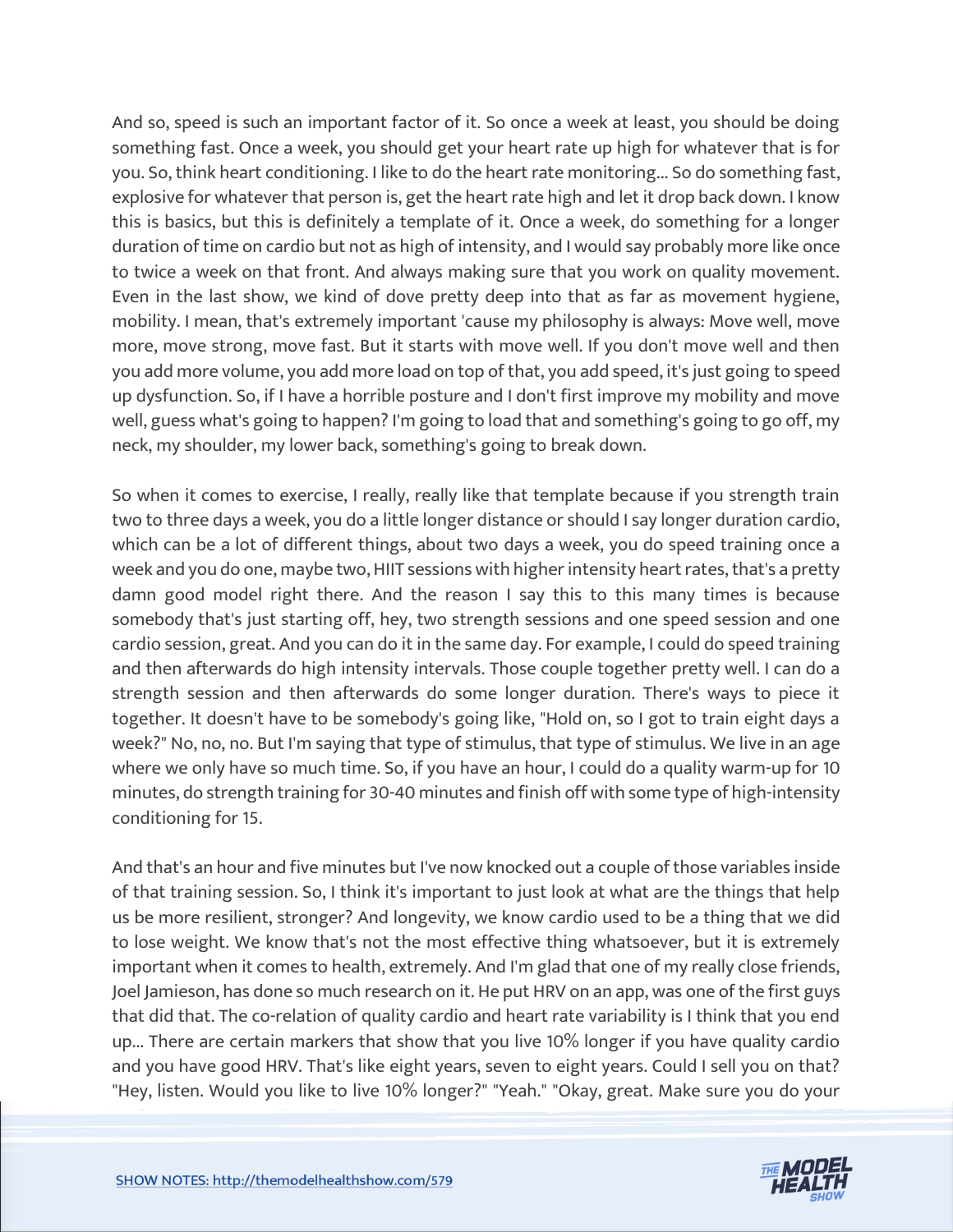cardio." And like I said, there's different ways to do it, I think that's a pretty good template to do that.

**SHAWN STEVENSON:** All right, I hope that you enjoyed that segment from Luka Hocevar. Now, Luka mentioned long duration cardio as one of the key ingredients for a real fitness and longevity program. Well, this next expert is going to tell you all about the very best form of long duration cardio. Now, again, this is somebody else that I've learned a ton from. She's written all the books. Whenever I talk with her, she's working on another book or publishing a paper. And one of the smartest people I know as well and just such an inspiration. Up next, I'm talking about the one and only, Katy Bowman. Katy is, again, a best-selling author and a biomechanist who's really leading the field in understanding human physiology and how our bodies are influenced by our environment, really powerful stuff. And so, again, she's going to dive in a little bit deeper to disclose what the number one form of exercise for humans really, and also the very best form of long-duration cardio. Check out this segment from the amazing Katy Bowman.

**KATY BOWMAN:** Stop telling people just to walk more, period. Instead, I'll try to approach like you can actually get more done in many cases if you choose to walk because walking... Well, let's go with first why it's a nutrient dense movement. It really uses a lot of your body. It loads the bones. So, if you were to compare it to cycling, for example, walking, you are weightbearing on your body whereas cycling, you're not. Your weight is really put upon your seat which is put upon the frame. So, it's you carrying your weight around, a good thing to do. We talk about body weight exercise; walking is a body weight exercise. It's where your limbs get to feel how much you move. They're also moving through a really big range of motion. Your arms are swinging front to back, much different than the computer position or even your arms affixed to a bicycle position where your arms are still sort of in a computer position, so you get the shoulder movement. Your legs are getting behind you perhaps for the first time that day. Even if you're cycling, your thigh bone never goes behind you. Yes, it's moving a lot but it's moving through a very narrow range of its potential.

So walking, again, it moves a lot of body parts and when you carry something too at the same time, there's a lot of core work, coordination, glute work that goes into walking. I mean, as simple as it is and as slow and boring as it can seem, your body doesn't feel that way. Your mind feels that way, but your body doesn't necessarily feel that way, especially if you can figure out like if walking hurts. And there's different ranges of ability but if walking is bugging you in your knees or your hips or your feet, you want to sort that out because, for this other reason why I recommend walking, walking really facilitates lots of experiences and transportation. Getting from point A to point B is a thing that humans do like moving around and it's a really... It's kind of hard to explain it now because we've become so car-centric recently that unless you are a

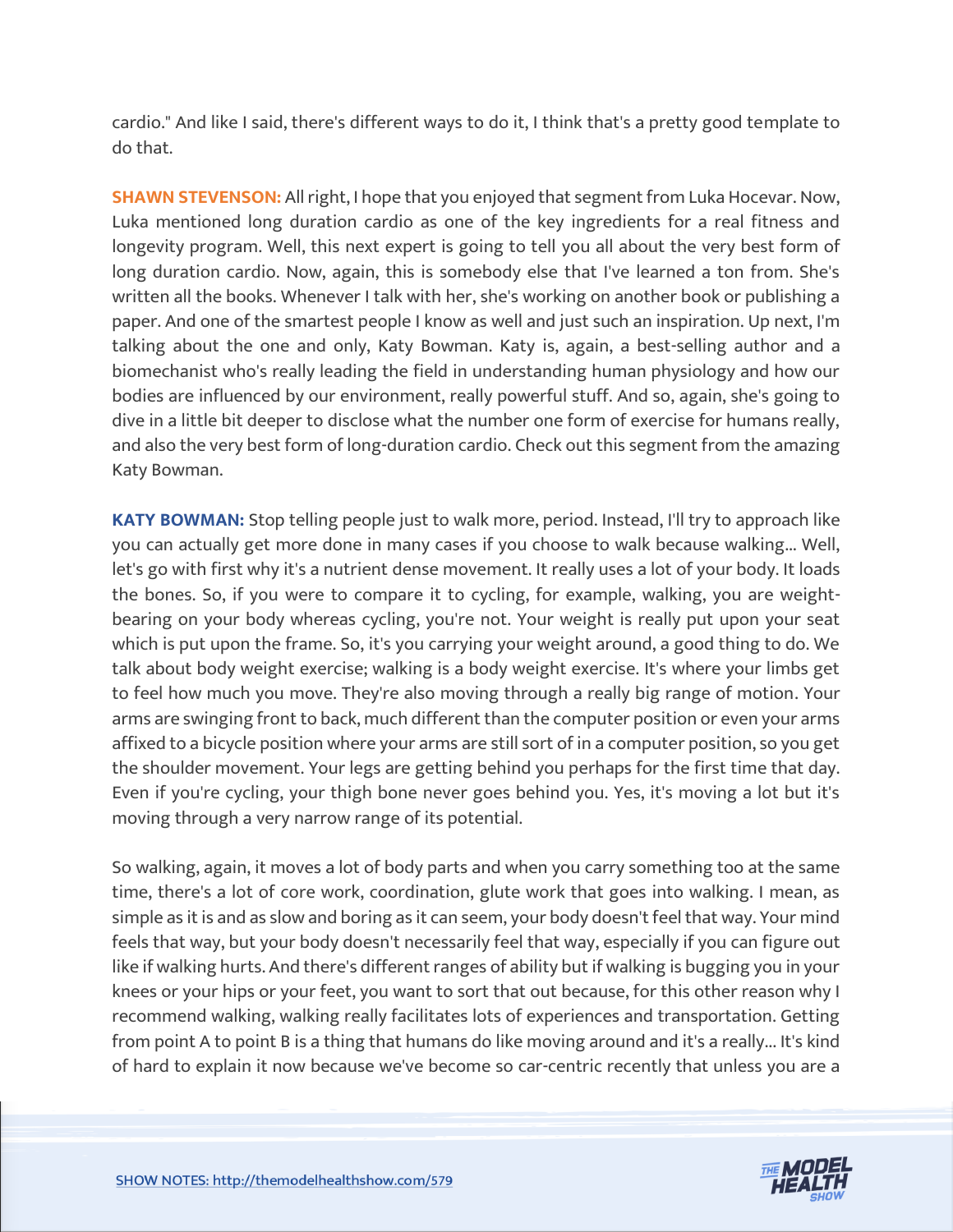walker, which I am a walker meaning I choose that as transportation, you don't really realize that we've given up most of the walkways for carways.

I mean, I've been walking and hanging off the side of a freeway before because there's no other way to get to a place anymore without a car, without a motorized transportation. And so, it's just one of the reasons that people don't move, it has a lot to do with their economical reasons, because time and economical reasons really go hand-in hand. This exercise Move More requires oftentimes that you have free time. And so, what they really understand is a lot of people don't have free time and so if you use an economical model, which is... It's called sloth. Have you ever heard of it? So, it says that humans are really... And it's an American model, I believe. You're spending your time sleeping, leisure, occupation, travel, and home. That that's the times that you're in and they all relate to the economy of your time but also that's relating to the overall economy of how much you're having to work to survive, really, financially. So, transportation is one of those places that it's very easy to add movement to getting to some other place where you need to do a task.

So, walking and even cycling, if you can't walk, or other forms of rolling allow you to add more movement into the transportation time, which because everything is sort of parsed and separated now, we spend a lot of time getting to a place to do a thing. How much of your time is not doing a thing but getting to a place to do the thing? Economically, it's a huge, wasted period of time. We try to fill it with podcasts to better yourself for learning, thanks everyone for listening, and then you try to fill it maybe with some reading, maybe some talking, maybe some relaxing, but movement can go in there too. So, this idea that active transport is a way that can really be a viable solution and walking to be such a whole body one, requires no gear, has a pretty low carbon footprint, it's got actual footprints. That's why I'm in favor of it. I'm not going to tell you to do it, but I am going to tell you all of the benefits that come from doing it and where it can fit in.

**SHAWN STEVENSON:** Up next in our compilation of the nine favorite fitness experts over the last nine years of The Model Health Show, we can't not have this guy. We can't not have somebody who's talking about pure strength, all right? Now, when we learn about strength and we learn about power, we need to hear it from people who've done the thing. And our next expert, Mark Bell, spent most of his 20s and 30s working on becoming a world-ranked power lifter. He was ranked in the top 10 all time power lifters with a total of 2628 pounds combined lifts. He squatted 1080 pounds, bench-pressed 854 pounds, dead-lifted 766 pounds. Bananas in pajamas. Are you kidding me? Squatting over 1000 pounds. Why would you do that? It's bananas. But why would you do it? Because you can. All right. So, when we're talking about all time strength and somebody who knows his way around these types of things, man, there's nobody better. But here's the remarkable thing about Mark. Remarkable thing about Mark, you see that? But Mark is also somebody who's pivoted. He's transitioned. Right now, he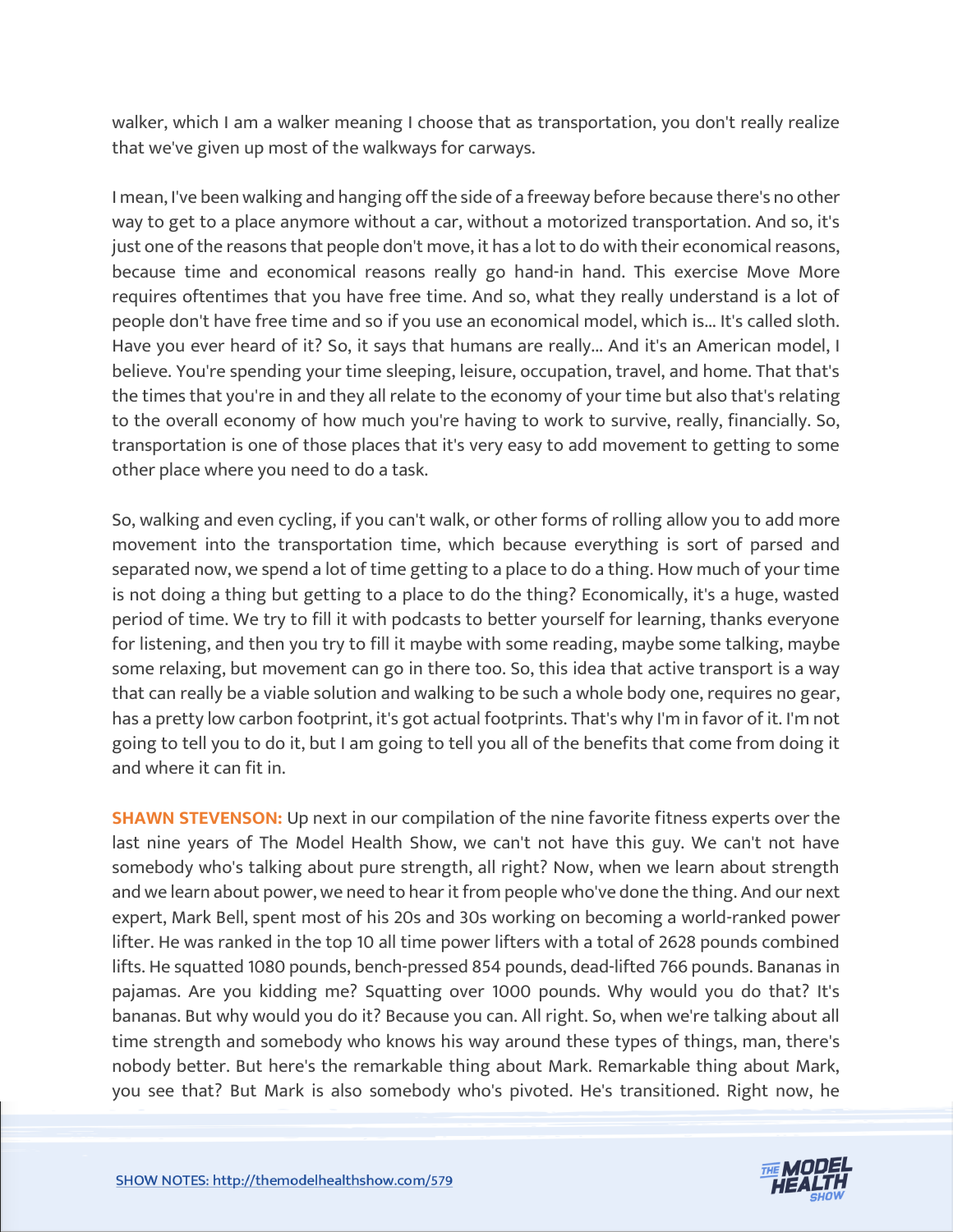literally, he just ran a half marathon. And he's leaned out because being a power lifter of that caliber, he had to be big. He was big. He was thicky thick.

And so, he's a really big guy and he was just like, "You know what, I want to go for more of the aesthetics and functionality. I want to be able to do stuff, to perform in life." And I just spent some time with Mark not too long ago, I went up to his... Listen, he's got the best name as well. Listen to this gym. Super Training Gym. That's straight out the '80s right there. That's, "Oh yeah, brother." That's Super Training Gym vibes. And we went up there, I took my oldest son Jordan, and just had the best time ever training with Mark and his team. And of course, we recorded some stuff as well but to see the stuff that he's on and that he's doing and that he has, every time, it's something that you just don't see anywhere else, and there's a reason for that. And so right now... Again, by the way, this is in West Sacramento, California, Super Training Gym, and it's open to the public for free on the weekends. Every weekend open to the public for free, such a cool thing. And people come literally from all over the world to do some strength training, to do some power lifting, just to be in that environment. It's pretty legendary. All right, so in this segment again, we're going to hear from the one and only Mark Bell. He's going to talk about keeping the basics in mind and also some insights on muscle, power lifting and more, check out this clip from the remarkable, Mark Bell.

**MARK BELL:** There's so many different attributes of strength, I mean, you'll even hear somebody say, "Hey, stay strong," when somebody's fighting an illness or somebody has something happening in their life, they go through a divorce, someone will say, "Stay strong." There's so many different variations of strength and will power, and even just in terms of gymnastics. Like is a smaller gymnastics guy or girl who's holding themselves up on those rings, are they not as strong as I am? I can't hold myself up like that, so they're demonstrating just a different level of strength. And then someone like Usain Bolt, you might not think that he's powerful, but that's one of the most powerful people ever to walk the face of the Earth. Nobody has ever demonstrated to be able to produce more force than somebody like that. He's on the ground less time than anybody in history because he's able to produce so much force. He's able to basically projectile himself through the air faster than anybody can fathom, right?

And so, there's many different forms of strength, and I think for that reason, you do want to be able to demonstrate your strength in some different ways. I mean, it would be nice to be able to bench squat and deadlift something because they have great value in terms of like getting your money's worth type of thing. Those are kind of the exercises that you're going to get the most bang for your buck out of. Not a lot has changed in fitness when it comes to that kind of thing, so you got a bench, you have a squat, you have a deadlift, you have an overhead press, you have a bent over row, you got pull-ups, you got push-ups, then you kind of start running out of exercises that are super effective, then from there, it's not that a clean and jerk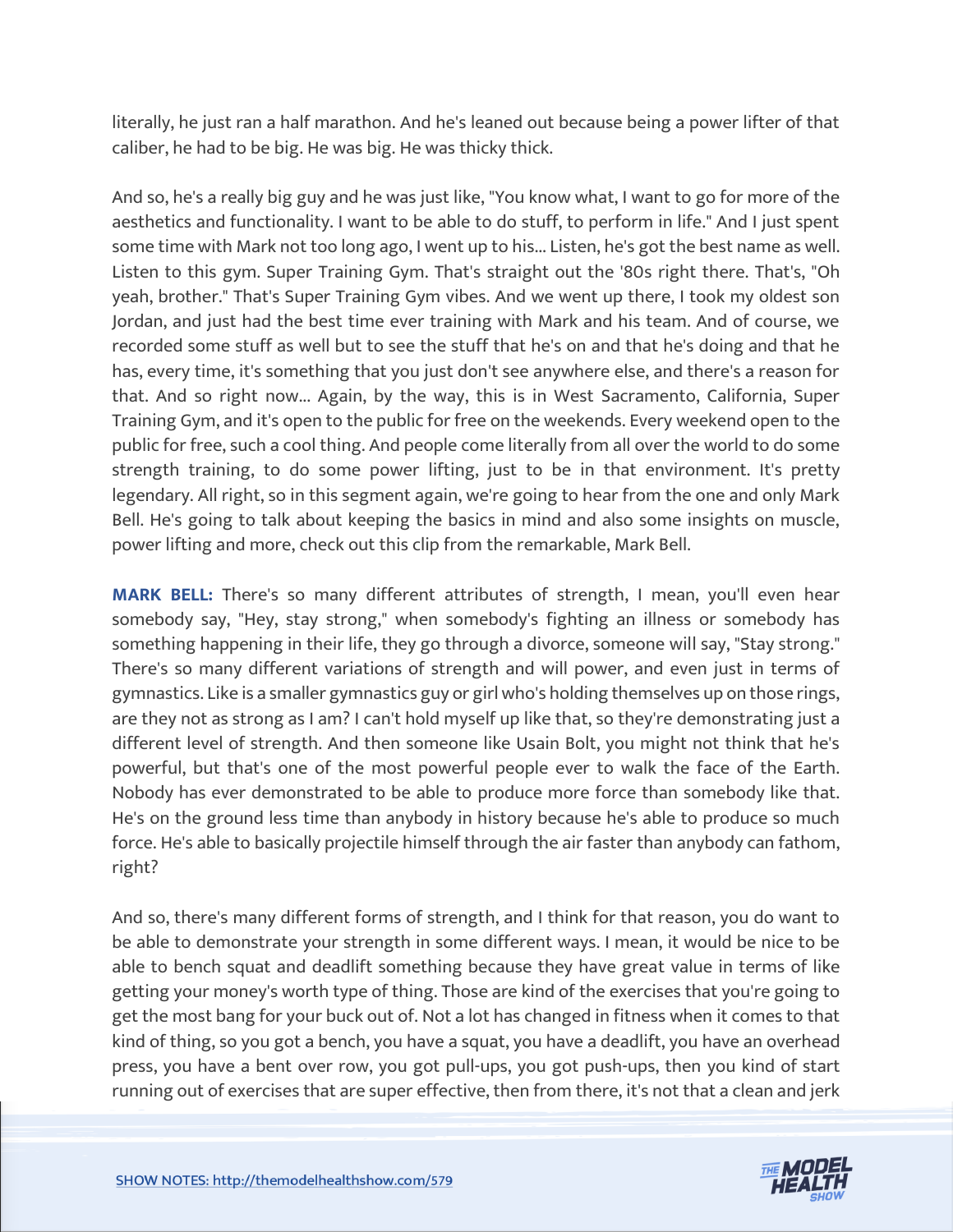is not effective, all those are super effective, but those are variations of squats to clean and jerk and snatch, and the Olympic lifts and stuff, those are all still... It just becomes a giant variation, and then there's machines and they all have their place. But to answer the question very directly, yes, you should be strong in a bunch of different ways, and I think you should be able to demonstrate some strength through your upper body, you should be able to demonstrate some strength through your lower body.

You might hear somebody say like, you should be able to hip hinge, or you should be able to like do like a knee bend and knee bends to squat, hip hinge to deadlift, upper body strength demonstration could be pull-ups, it could be a bench press it could be push-ups. But yeah, it is great to be able to demonstrate some sort of strength in all these different avenues. If you try to pursue towards one thing too heavily, whether it's to be leaner or whether to be stronger than other things will fall apart. So, if you're trying to be really, really strong, you're not going to be great at tying your shoes, if you're trying to get really, really super lean, you most likely will not be very strong, and then you can try to find a happy medium between the two and that's... I think what most people are struggling with is, and most of the people in my world are struggling with, they like being strong, but they don't want to be fat, or they don't even want to be puffy, they want to be leaned out, they want to have the abs, and so they're like, Man, how do I have abs and lift heavy?

If it's kind of unnatural for you to have abs, if you have to really, really, really work at it, then for you to have abs, you are going to lose strength because you'll have to lose a significant amount of weight, and so it's hard to kind of find that balance. So again, kind of bench squat deadlift are going to be great because they're going to work so many different muscles at one time, barbell exercises are amazing because they're barbell exercises and barbell exercises are detrimental because they're barbell exercises. So, bench squat and deadlift are amazing because you can use so much weight in them, and normally when I do like a strength training seminar I'll say, who in the room has lifted 400 pounds, a couple of hands will go up, I'll say 500 pounds and eventually, usually it stops at 600 pounds, and I'll say, okay, what lift was that done in? And they'll say a deadlift, and I'll say, okay, does everybody kind of understand that this is going to be one of the better ways that we can overload the body, everybody kind of agrees, we can kind of move forward, 'cause overloading the body is going to give us a great stimulus, going to help with bone density, going to help with increased muscle mass, going to give us the most bang for our buck.

It's going to be really hard to get big and strong if all we're doing is like overhead squats, overhead squats it's a great exercise, how much weight can you use in an overhead squat? Probably not that much. So if we're trying to actually add muscle mass, which by the way, should be everyone's goal, I'll repeat that again, which by the way, should be everyone's goal, because the muscle pays for the party, you don't have to look like me and be stuck together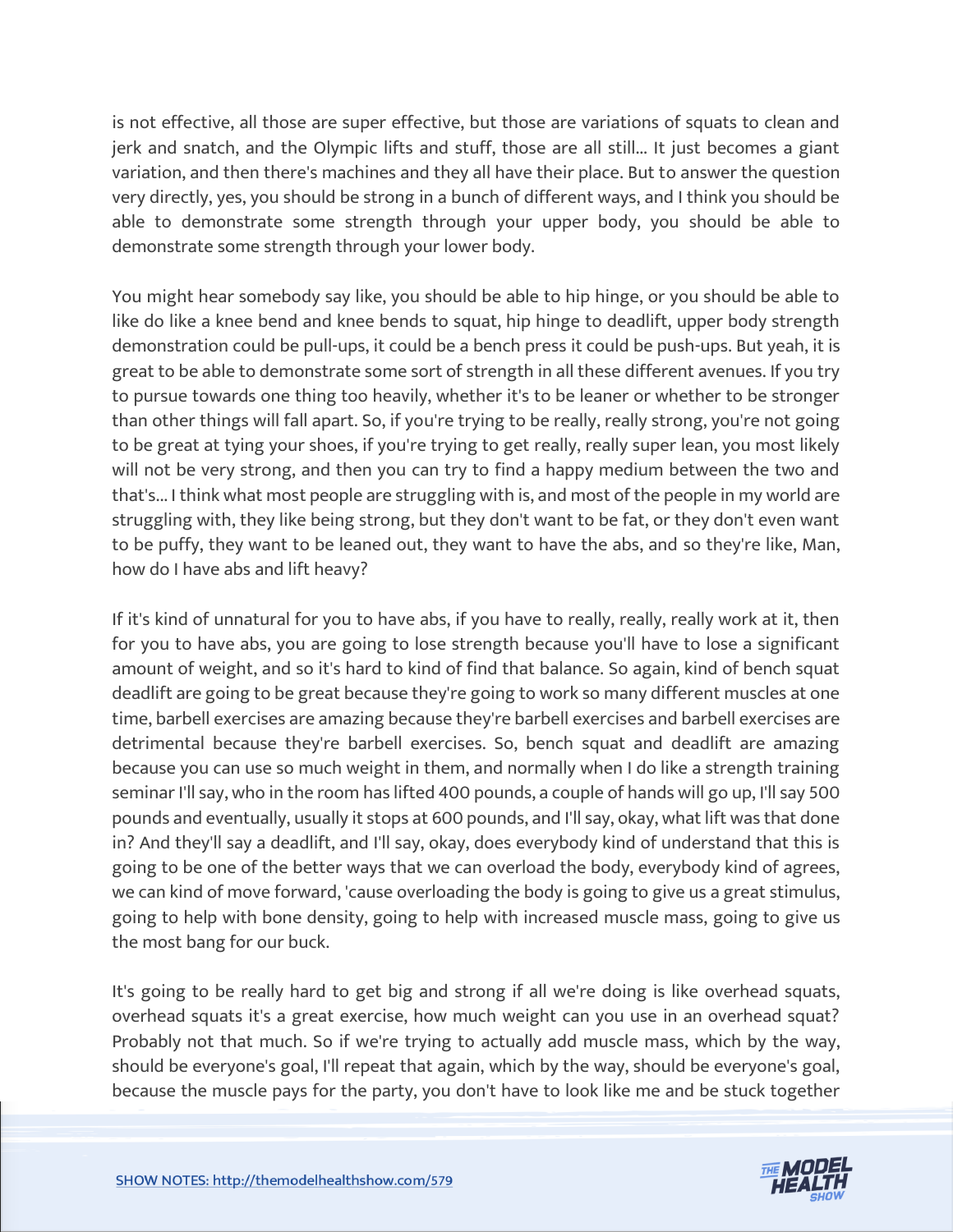and have trouble scratching your own knee or something like that, you can have more mobility than that, you don't have to get that muscle bound, but it is important to have muscle because the muscle is going to help shift your metabolism, it's going to help you to be able to eat more for those of you who love to eat. And I see a lot of people spending countless hours on a row or countless hours on a treadmill or something like that. Those can be effective ways to burn some calories, but it's nice when your body is actually working for you and you're not a slave to your own body.

When it comes to dead lifting or when it comes to any of these lifts, but when it comes to a dead lift, like... Let's just try to break it down a little bit. What do we need, well, we need a strong grip, and in order to have a strong grip, you're going to need strong biceps and a strong forearm, because the body is so intelligent and so smart, that if there's a weak link, your hands will no longer be able to hold on to it anymore? Your biceps are like, even though you're not trying to curl the weight, you're trying to let your arms be extended as much as you can, your body is going to say, this is not a good idea. You need to drop this. And same thing happens when your back rounds over, a lot of times your back will round over, and then the weights kind of go into your fingertips and your body is just sending this message like, dude, you need to let go of that, like you're too rounded over, you're going to get hurt, and so you usually kind of drop the bar, the best way to get strong and the best way to improve on something like a deadlift is to only go to a technical limit, so you want to lift and you want to push it and you want to work hard, but you don't want to go so hard that you're failing all the time.

You'll hear a body builder say, you want to go to failure and sometimes train through failure, and they'll do like spotted lifts. We don't really do that in power lifting, in fact, a lot of great power lifters, the best power lifters I've ever seen, they'll go to do a lift and they'll pull on the weight and then they'll just kind of shake their head and they'll stop and they might restart and they might lift it again or they might even decrease the weight, and that's really hard to do because our ego gets in the way, we want to always lift more, but it's not necessarily about lifting more. It's about lifting better. And the definition of what power lifting truly is, is you're trying to move throughout an entire range of motion while maintaining position.

And when you start to see people do that in person, when you go to a power lifting meet and you see a female do it with 400 pounds or 500 pounds, or you see a guy dead lift 700, 800, 900 pounds and their back is still flat, to me, it's like magical, you're like this guy and this girl, these are geniuses, because who else can figure out a way to organize their body in that fashion and be able to demonstrate that amount of strength and their ability to recruit that many muscle fibers at one time, it's just insane, and it doesn't always get enough credit, but the only way that those people are able to actually get anywhere is if they always are training through the absolute limit, they're not going to recover from their workouts. And this is where you and I line up really well with the sleep, I feel like I have power lifted everything in my entire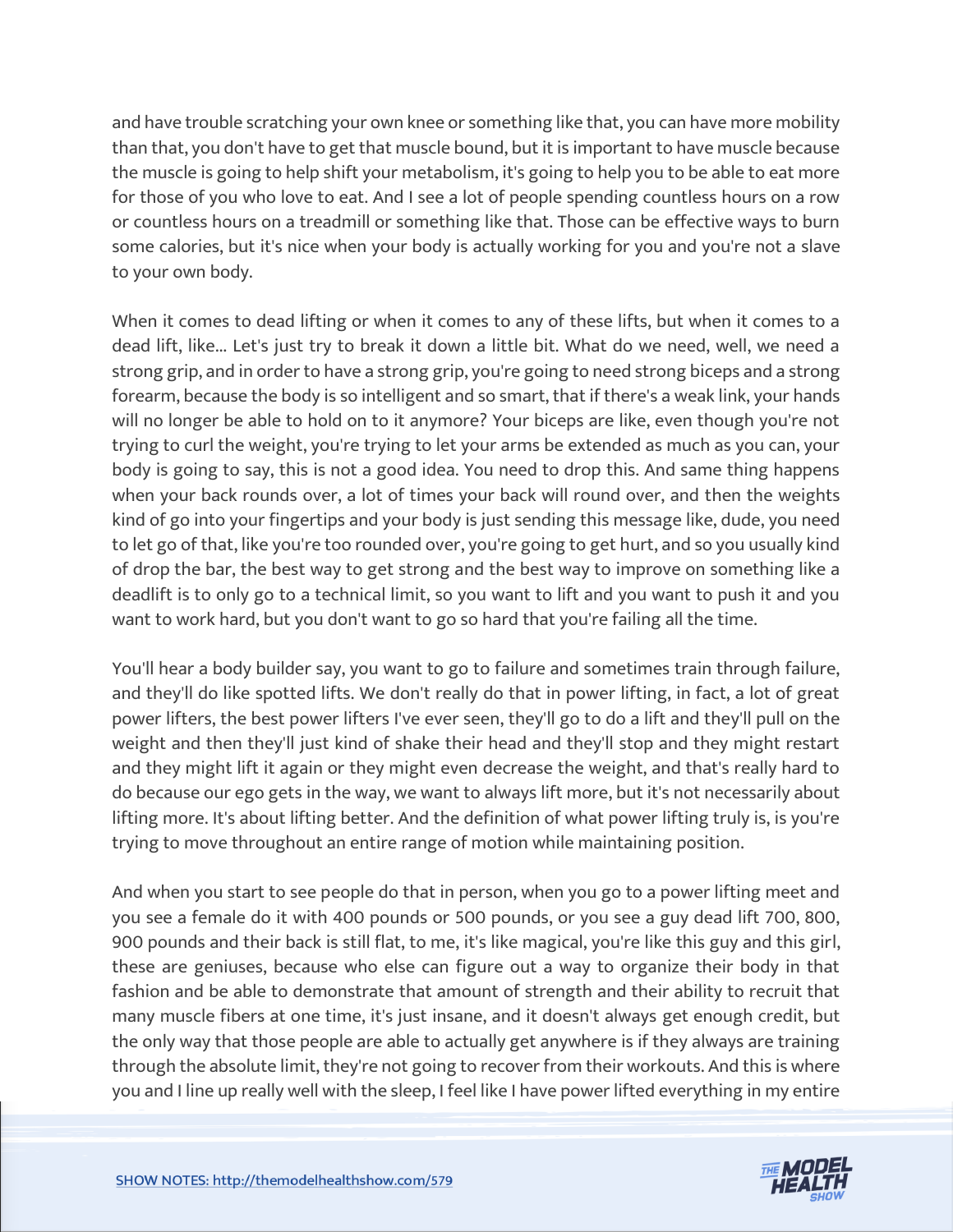life, powerlifting is you do a lift, you go at it really hard and then you recover. Four, five, six, seven, eight, nine, sometimes 10 minutes in between sets. The harder the lift the longer the rest is.

When you are in competition, it starts out with a squat, and you have three attempts on a squat, three attempts on a bench, and three attempts on a deadlift. And depending on how big the competition is, it's how long it will be until your next turn. It's almost always like 12 minutes in between each set that you do. Think about that for some of your listeners, some of the people listening right now, to have 12 minutes in between the set, that's excessive. But that's what happens a lot of times in the power lifting meets because they want to see those athletes have the absolute best opportunity to make that weight again. So, you're not going to be able to make the weight unless you recovered. The recovery aspect of it though, all starts with... 'Cause people ask me all the time, "What do you do for recovery? What do you do for treatment? What do you do for this?" I don't do much because I try to train the best that I possibly can, I try to train optimally.

I find weights that are optimal and not maximal. That's the biggest issue, is people are lifting too heavy. So, they think "I'm going to go to the gym... Alright, Mark Bell said I need to deadlift." And so, they're going to go to the gym and they're going to try three plates and they're going to barely make three plates and it's going to be really crappy for them. The next week they're going to try it again, next week they're going to try it again. They're not allowing themselves any room to really make any progress because the body is only learning how to do the lift improperly, not really ever learning how to do it the right way. And so, a great way to know what amount of weight you need on the bar, you should be able to talk to yourself while you're doing it. So if you're someone that lifts around 300 pounds, try talking yourself through 225 and try five reps and say, "Okay, I'm going to try to keep my chest up, I'm going to try to keep my back flat, I'm going to try to keep my stomach tight, and I'm going to try to continue this form all the way up until I lock the weight down and all the way back down to the ground, and I'm going to do all five reps that way, and I'm going to have perfect reps on every single thing that I do for the day." That's how you want to strength train.

**SHAWN STEVENSON:** Up next in this special nine-year anniversary celebration of the Model Health Show, and nine of my favorite fitness experts, we have another person... This is one of my friends. Birthdays, we hang out. He's one of the people who advocated to get me to move out to LA, then he promptly moved. He's been living here forever. So, we got a little grudge on that. My man was like, "Shawn, move here" and then... He's a guy... My guest... This guy gets people together, that's what he does, that's one of his superpowers, and it's so cool. You don't have to worry about it, my man just puts people together, creates great vibes, great food, and just... Man, one of the best people that I know, but also a brilliant human being when it comes to fitness.

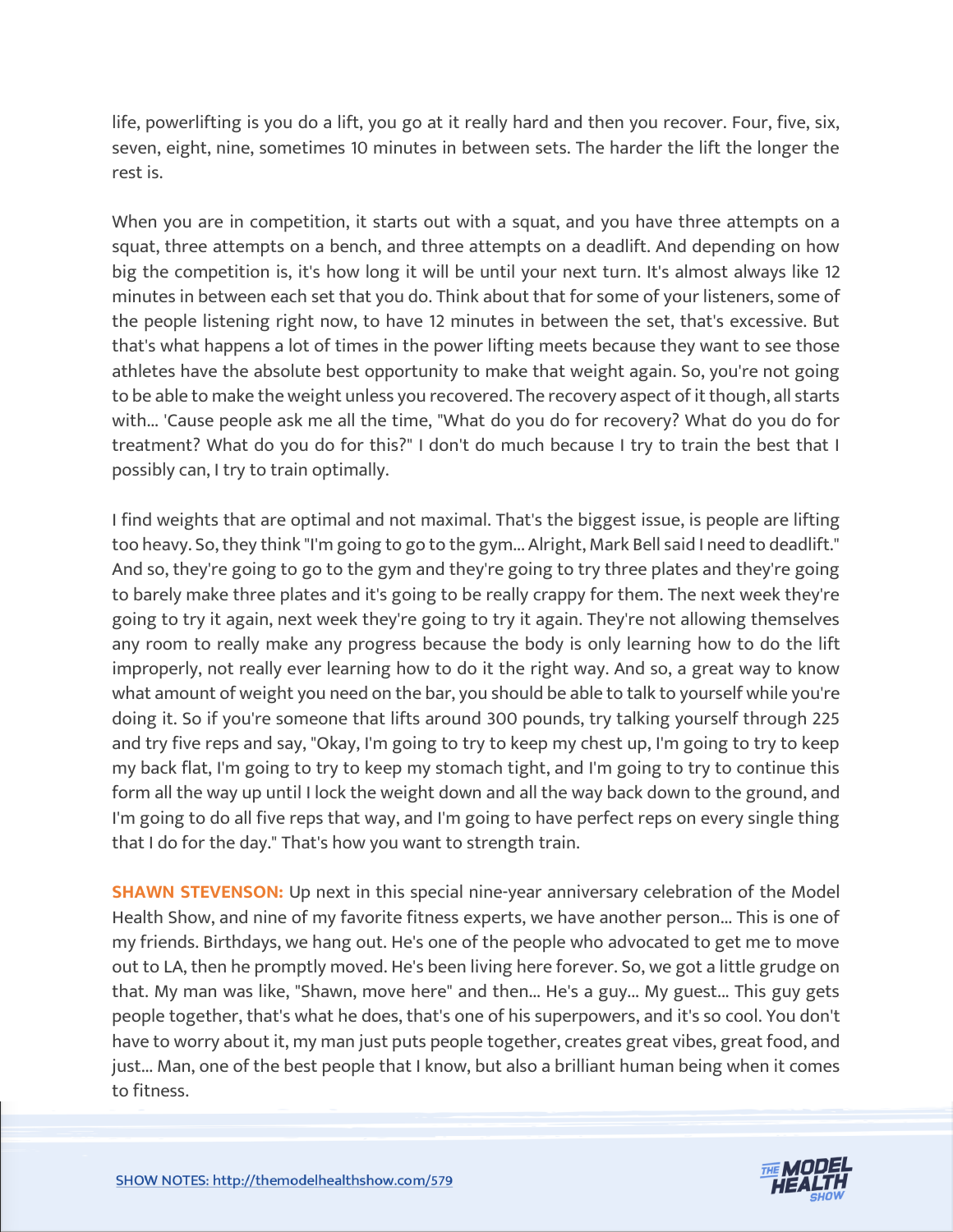He's been doing this, especially online, he's one of the first... I'm talking about one of the first people teaching fitness online, and I'm talking about the legendary Jay Ferruggia. Jay is a bestselling author and strength coach, and also again just one of the smartest people in this space, and he's going to be sharing the truth about less being more in doing exercises that actually match up to our ancestral lifestyle. So, check out this clip from my friend. Still my friend, even though he threw the deuces when it came to LA and me moving here, and he bounced to Miami. Shout out to everybody in Miami, but... I know he's going to be back. It's all good, but much love and of course, we got to have him back on. I got some things to talk to him about, some of the new things that he's been doing, but when it comes to tried and true, getting results with people, nobody better than the remarkable Jay Ferruggia.

**JAY FERRUGGIA:** Fitness has been huge for me ever since I was 12 years old, and growing up watching Hulk Hogan, The Ultimate Warrior and Stallone and Schwarzenegger on the big screen, so I've always been a meat head. And to this day, you look at Arnold, The Rock, they talk about, that's the foundation. Everyone that I know that I look up to, that's successful, that's their foundation, that's their anchor. And you can't be your best self if you're not taking care of your body, it's just a fact. LL, Dr. Dre, they're all doing it. And I think when I was younger, when we were younger, people who at 45 seemed like they were old and retired, you know what I mean? And I think there's still people that believe that 'cause I get messages sometimes like, "Oh, I know my best days are behind me." I'm like "What? No, you're just getting started." Like look at Will Smith, look at LL, they're 50 plus and they're dominating.

So, I think there's been a paradigm shift there for sure, and I don't feel definitely like I'm just getting started, but fitness is the thing that's got to be the foundation. And also, you have to be selfish. I think most of the time, you should be selfless and focus on other people, but you have to take care of yourself first. So, if I don't get my morning routine in, if I don't get my workouts done, then I can't be my best for you, for everybody that I see. Then I'm behind the eight ball, then I'm stressed out and I have anxiety. So, you got to take care of yourself. It's the best therapy, I think. Yeah. So, it's always got to be the foundation, and I put it like that because people complicate it too much now with Instagram in 2019, it's like, look, three to five days a week, lift some heavy stuff, do some basic exercise. You don't have to do all the crazy stuff you see on Instagram, just basic stuff. And just get it done.

**SHAWN STEVENSON:** Yeah, but in those basics, and even in this very short sentence, you said something that I don't think we talk enough about. It's not just lift, but you said carry. Why carry?

**JAY FERRUGGIA:** Well, I mean, that's basically the oldest form of strength training, right? It's just picking up heavy stuff and moving it to build shelter... Thousands of years ago. So, I think

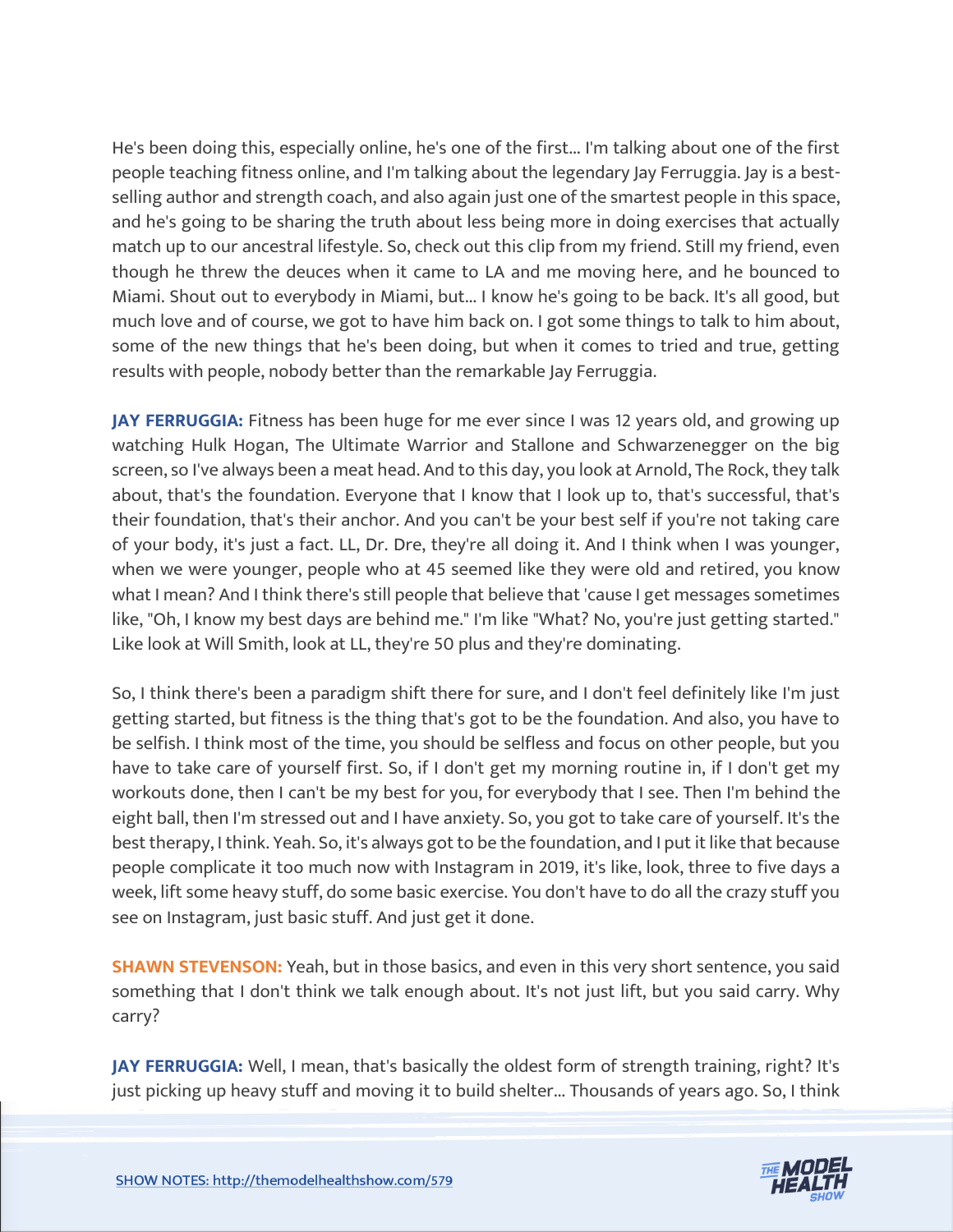there's still value to that, it's picking up... You'll have to do that in real life. You're not going to lay down in real life and press a bar like this, but everybody's always going to pick up suitcases, bags, kids, people, whatever, and carry stuff. So, it's like that's the most functional thing you can do. And so, farmers walks, Zercher carries, whatever, you should always incorporate that in your weekly program.

**SHAWN STEVENSON:** Yeah. You know what's crazy, man, it's been probably the last three months, and I told you about my injury.

**JAY FERRUGGIA:** Yeah.

**SHAWN STEVENSON:** But I've been doing carries, I'll do that to warm up, I'll just get it... Nobody else in the gym is doing this. I'm just walking around with a heavy kettlebell in one hand, or in two hands and just walking around, walking back, they're just like, "Is he putting it somewhere?" You know what I saying? But I'm just replicating something that we would do normally in life, that we should be training for.

**JAY FERRUGGIA:** Totally, and it strengthens everything from head to toe. Your ankles get stronger and knee stability, hip stability, low back.

**SHAWN STEVENSON: Obliques.** 

**JAY FERRUGGIA:** Obliques, yeah. Yeah, actually, the single arm one that you're talking about, your QL muscle, your quadratus lumborum is one of the muscles that people don't know about, that causes a lot of lower back pain. And Dr. Stuart McGill, who's the leading spine expert on the planet, he says, doing those is one of the best things that you can do to strengthen that, and thus prevent lower back pain.

**SHAWN STEVENSON:** Yes, so grab a heavy dumbbell or a heavy implement, heavy kettlebell, whatever it is, and carry one, just pick up 100 yards or whatever it is, just walk... Or walk around your gym. Do that, and switch hands, walk back. I think it'll be really helpful for everybody.

**JAY FERRUGGIA: Absolutely.** 

**SHAWN STEVENSON:** That's great, man. And then also you said drag, that's another thing we don't really think about.

**JAY FERRUGGIA:** Right.

**SHAWN STEVENSON: But drag heavy things.** 

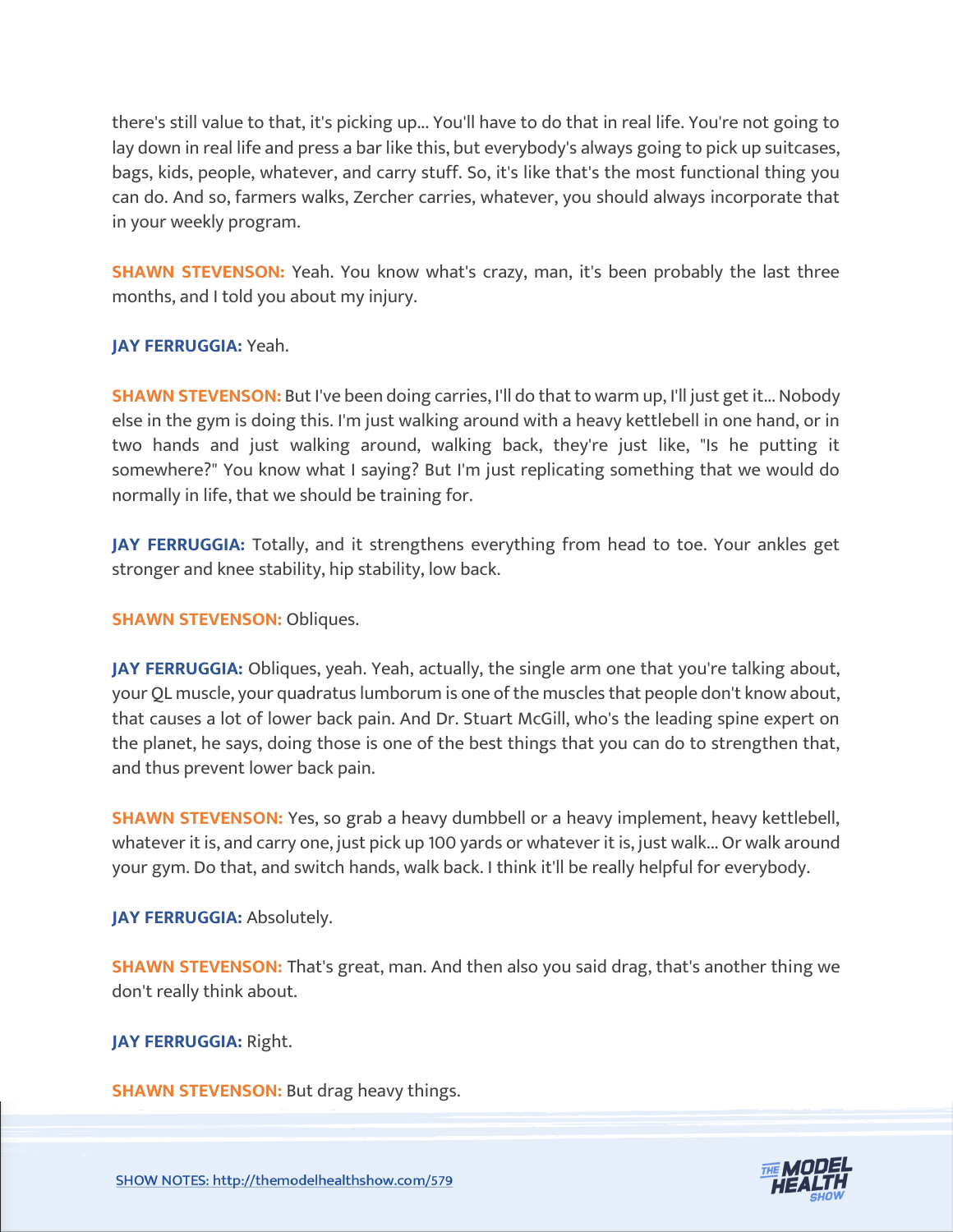**JAY FERRUGGIA:** Again, going back to building shelter or killing a moose or something and dragging it, that's one of the oldest forms of strength training, and that's what we had to do. And it just builds strength in a more functional way than just getting in a machine or just doing, like I said, a one-arm row or something like that, very functional, and great for knee strength too, and preventing or rehabbing knee injuries.

**SHAWN STEVENSON:** Yeah, yeah. Man, so good. Another one of these 45 lessons from 45 years is, less is more. Less is more. Why did you put that on there?

**JAY FERRUGGIA:** I've always been attracted to that. And I think most people, even if they don't think about it, when somebody comes in and simplifies something for you, you're like, "Oh, should I do this, this?" And you have a million options, and somebody's like, "Dude, those are crazy, just do this one," you're like, "Ahh," you feel such a sigh of relief. And some of my favorite books are The One Thing and the 80/20 Principle, and Essentialism. I think less is always more. The more you can reduce... That's why Steve Jobs and Mark Zuckerberg and people have a wardrobe that they wear all the time. The more you can reduce options, the more your anxiety and stress goes down, the more you simplify things, the better it's going to be. No matter what it is, that's why I said, with fitness, everybody goes on Instagram and like, "Oh, should I do this, this?" It's like, just simplify, just do a push, pull, squat, a hinge. It's pretty simple stuff. So, I'm always looking for ways that I could simplify things.

**SHAWN STEVENSON:** Yeah, yeah. One of the things I talked about with Steve Weatherford was he's really been, I think in the last couple of years, shifting more towards eccentric training, just slowing things down. And he feels like... He feels that pump and the changes with his muscle and the soreness, but his joints don't hurt. He's not just hammered...

#### **JAY FERRUGGIA:** Totally.

**SHAWN STEVENSON:** Like he used to be, but he's still incredibly fit. So, it's just like... And he's doing less exercises, which it's very counter-intuitive because we think we should do more. We've only worked out for 30 minutes, we got to do 90 minutes. But the opposite is often true.

**JAY FERRUGGIA:** Dude, I think it's always true. Honestly, I think most people do way too much. If we're talking less is more specific to weight training and strength training, that's how I went from 147 pounds to over 220. That's how I got a lot of similar results with hundreds of people in my gym and online, is I really like working up to one to two top and sets on stuff. So, if you're doing a leg day, maybe work up to one heavy set of leg curls and do one heavy set of split squats, one set of squats, one set of RDLs. And... Or most people are doing, especially these days, they're doing rounds and they're doing four or five sets, it's like that's a lot of junk volume.

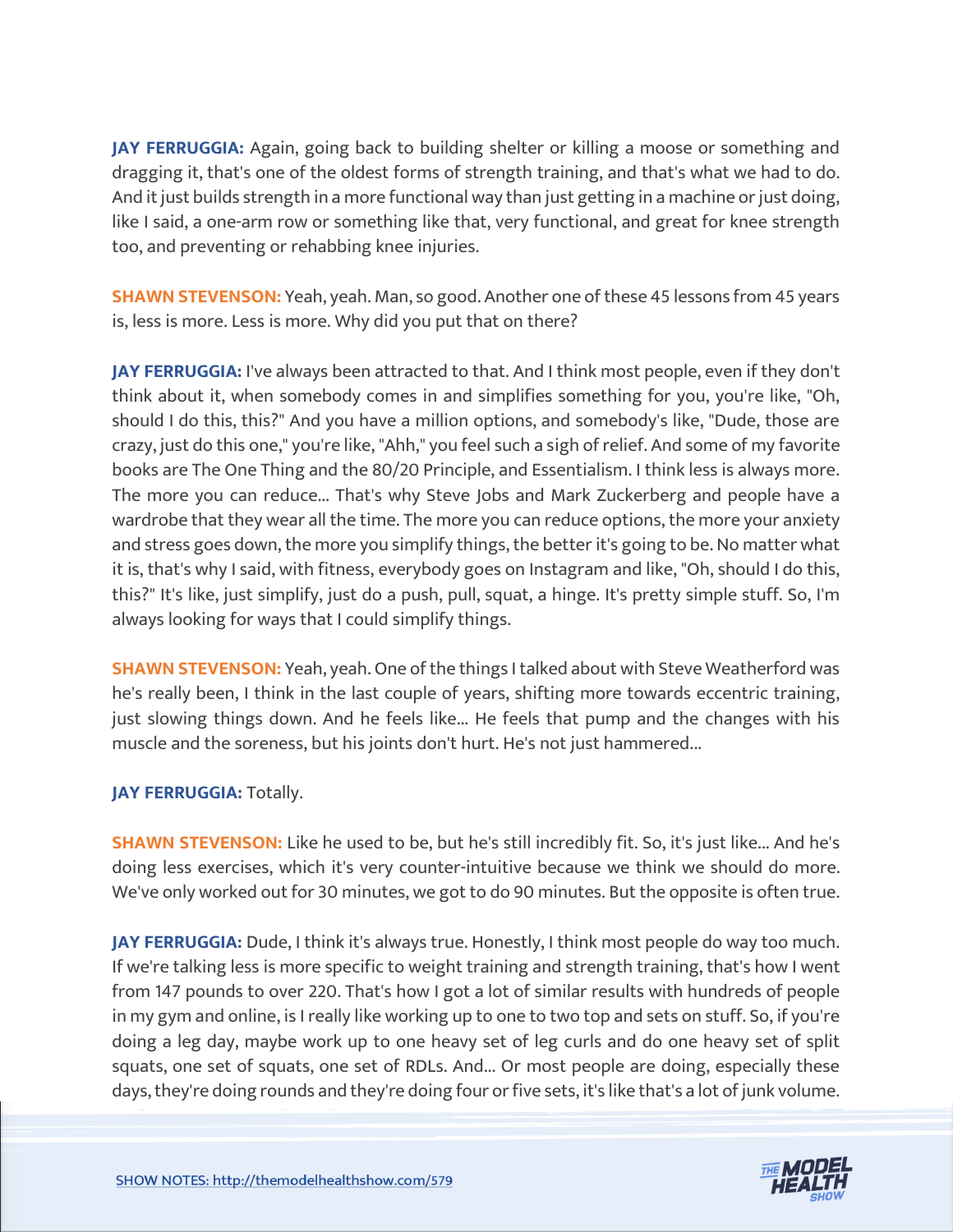I think the main thing that really makes a difference is setting PR, so if you can do split squats with 35s today for 10, you should be doing 11 next week, and then you should move on to 40s. Over time, if you just get stronger and an easy way to get stronger is to do less, 'cause that way your body's not so beat up, you're going to transform, you're going to feel better, your joints are going to be better.

**SHAWN STEVENSON:** Yeah, yeah. Love that, man. So good, so good.

Now, when it comes to training, yes, the tried and true are essential. We got the things that we know work, we've got time-tested performance on those things. But what's overlooked are the things that tend to get lost throughout human evolution, the training styles and strategies when it wasn't just about the aesthetic side but the performance side, and also understanding that life doesn't tend to come to you in some one-dimensional, two-dimensional, straightforward push-press kind of modality, life is coming at you in all directions, all angles, and we need to be able to move and respond to life and to engage with life accordingly. Because of that, our next expert, he's the person who really put, literally put these different tools in my hands to get me to think outside of this box of conventional training, and to engage in movement practices, and strength within those movement practices in a way that I didn't even know existed. And the health and fitness benefits that I've seen are just remarkable.

And man, it's just so cool to be able to put this together for everybody in a succinct way, can't do this and not hear from my guy, New York Times best-selling author and the founder of Onnit, Aubrey Marcus. He's going to be sharing some of the potential pitfalls with conventional training methods, and also some really cool things that we can do to make sure that our bodies stay in balance using more unconventional training methods. And so, let's jump into this clip from Aubrey Marcus.

**AUBREY MARCUS:** Unconventional training is really taking a fresh look at how to adapt the body to the conditions of real utilization, so durability, longevity, performance, all of these things, and I think at a certain point, we got away from those fundamental principles and started going straight for aesthetics, like, "How can I build these muscles, really strong by contracting them and really linear patterns on these fancy machines with weight stacks," and all of these different ways that we've started to do it with Arnold Schwarzenegger being our model, let's get big, or let's lose weight, and we're not really looking at are we doing something that's healthy for the body, is this actually helping performance? And I think unconventional training really was something I learned from all the pro athletes I started to come in contact with. Like the ones who are performing at a peak level realized that you can't get stronger just pushing a bench press. You have to adjust, and you have to make adaptations. Even if you're a football player, there's never going to be a time where you have equal weight on your left hand and your right hand and a lot of us think we're pretty strong. You have a good bench alright,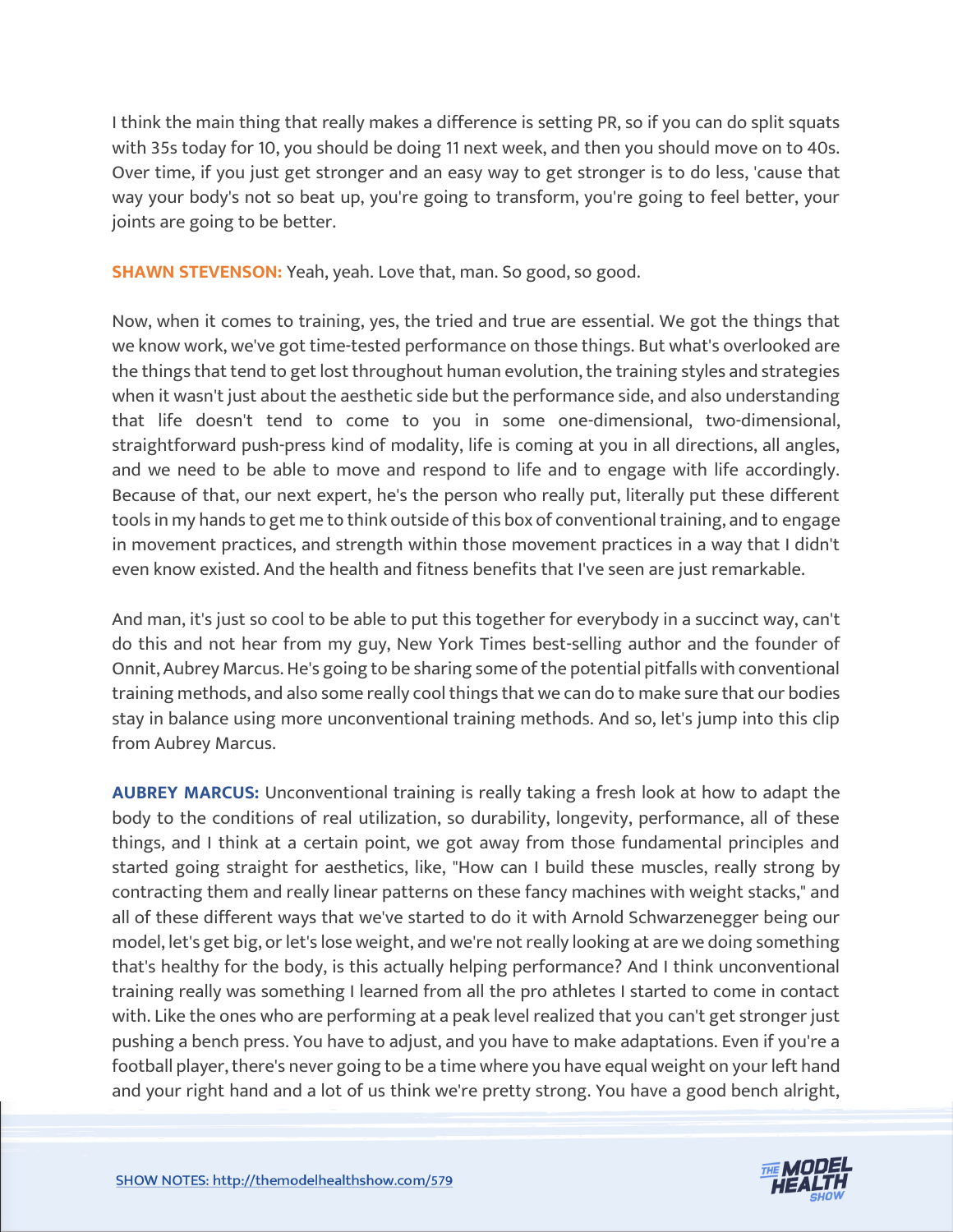put a 45 lbs. plate on one side and nothing on the other side and then try to press it and then see how strong you are, see how strong your core is at adapting to different weight conditions which exactly mimic life.

And I think knowing the MMA fighters who are in a constantly evolving environment, they couldn't train with these linear weight systems and these linear patterns. They had to go back in some cases, to some of the older methodologies that used to train warriors and soldiers of the past like the steel mace, the steel club, the kettlebells, which used to be dock weights in Russia that they would throw around that allow you to move the body in kind of complex movement patterns with offset weight, which mimics reality, mimics life, and also mimics how the body was trained to adapt back... If you're doing real world things and the body is making adaptations, that's really what we're designed to do, and these unconventional training methodologies more mimic a real-world condition and so assist with longevity, prevents muscle imbalances from developing that can really short circuit your athletic abilities and career.

**SHAWN STEVENSON:** So, let's talk about something that the first time I had the opportunity to use this tool was here at Onnit HQ a couple of years ago, which is the steel club. Right, so what's the story behind that?

**AUBREY MARCUS:** The steel club and steel mace were adapted from ancient Persia actually, and they mimicked, originally, they were designed to mimic some of the weaponry that the Persian warrior elite were using, 'cause they were using a mace in battle and using swords and things single-handedly like these clubs and what they realized was that, to train to be able to swing their lighter weapons faster, if they trained with heavier weapons and not heavier tools in the similar movement patterns, then of course, they would perform better when they had the lighter weapons to move. So, they developed these training methodologies to strengthen the shoulder girdle and these areas where imagine yourself swinging a mace or swinging, I guess the closest thing we have is a baseball but that's a very singular motion right, if you are a warrior and all you had was a baseball swing you'd be really predictable, people would... You have to swing from all angles, upper cuts, back cuts, straight up and down, all over the place and really moving these tools in an intelligent way, and that's really where the mace and the club training developed is how to get your shoulder and all of the finite muscles in your armpit and all of these things that you don't do with macro movements and get to really strengthen those.

And so obviously, we don't have warriors swinging swords and stuff anymore, but we all do these different types of movements. Imagine a golf swing, if you're taking a golf swing, you're only really swinging from one side to the other, and of course you're going to develop muscle imbalance. The same with baseball, unless you're a great switch-hitter or if you're the forehand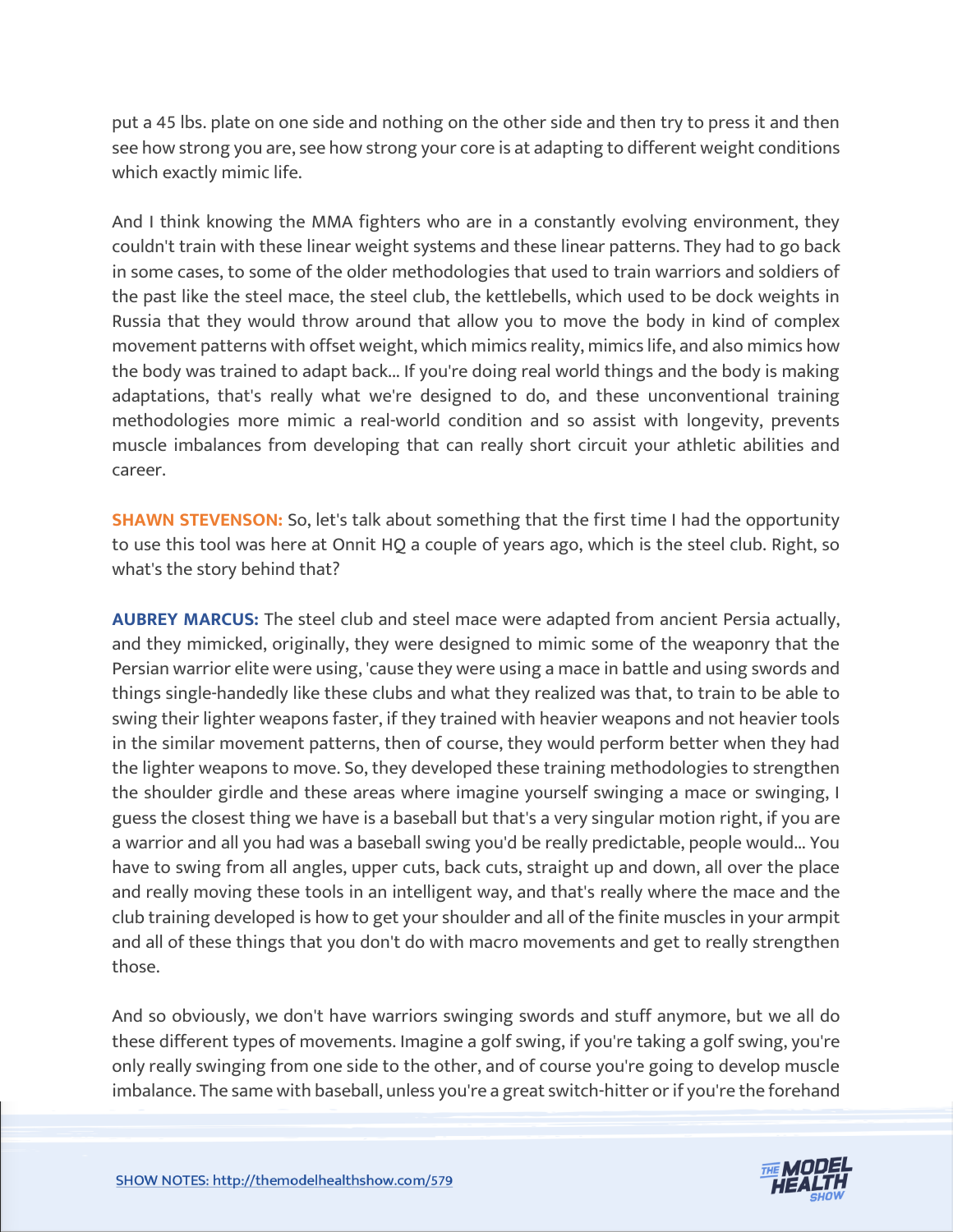to backhand in tennis, you want a pattern different movements and practice those then the club is a great way to get these multi-directional re-programming of the other side of your body and strengthen things in ways that you normally wouldn't be able to do, so they look kind of like giant juggling pins and they're heavy, and I really, really highly recommend it. Especially anybody who's a golfer out there, get one of these steel clubs and do the swing the other way of your golf swing and start working that side of your core muscles and that side of your hip snap and your legs, so that your body doesn't over time get so imbalanced that ultimately it breaks down.

This is trying to restore muscular endurance, balance, longevity, durability, as for most of us, the amount of pleasure we get out of our bodies is going to be a factor of the amount of time we're able to use it with the amount of fun we have while it's going and so we got to stay durable, we don't want to give this up, we don't want to be one of those people that used to be able to do the fun things and used to be able to play games with our kids or whatever, but we can't anymore 'cause our body won't let us. And the corrective steps can start now in training, and the great thing too is these tools are fun to use because you're learning new skills, like the Mace 360 is a really challenging skill where you're swinging the mace back and forth, and then you pattern the Mace 360 and then we get what's called the Infinity Flow, which is back behind your head out down in front of your body, back behind your head down in front of your body, and it's swinging in a seemingly effortless motion, but then you get one of your friends to try and it's like, "How the heck did you do that?" So, it's really fun to learn these new skills and test your body to adapt to these different changing conditions.

**SHAWN STEVENSON:** Yeah. The first... It was so humbling. The first time I did the Mace 360, I was blown away because I saw it. I'm like, "Okay, piece of cake, no, no." It was definitely humbling and it's something, it's a skill, you actually learned a skill, and plus, there are muscles firing that have had no experience in anything.

**AUBREY MARCUS:** They've been hibernating like a bear, and all of a sudden go up like, "Uh... Oh, you're using me now, here you are."

**SHAWN STEVENSON:** But it's having these tools and today... And also, they look cool as part of it too, they're pretty fun. And this is just another tool that you guys have, but so you got the steel clubs, steel maces. What's the mace? Tell everybody what the mace is.

**AUBREY MARCUS:** The mace was traditionally called a Gada and it's from the same kind of origin, but it's a long shaft, long steel shaft with a heavy weighted ball, so it's naturally one of the most offset levers that you have, so by sheer nature, remember what I was saying about the bench press with a 45 lbs. plate on one side and nothing on the other.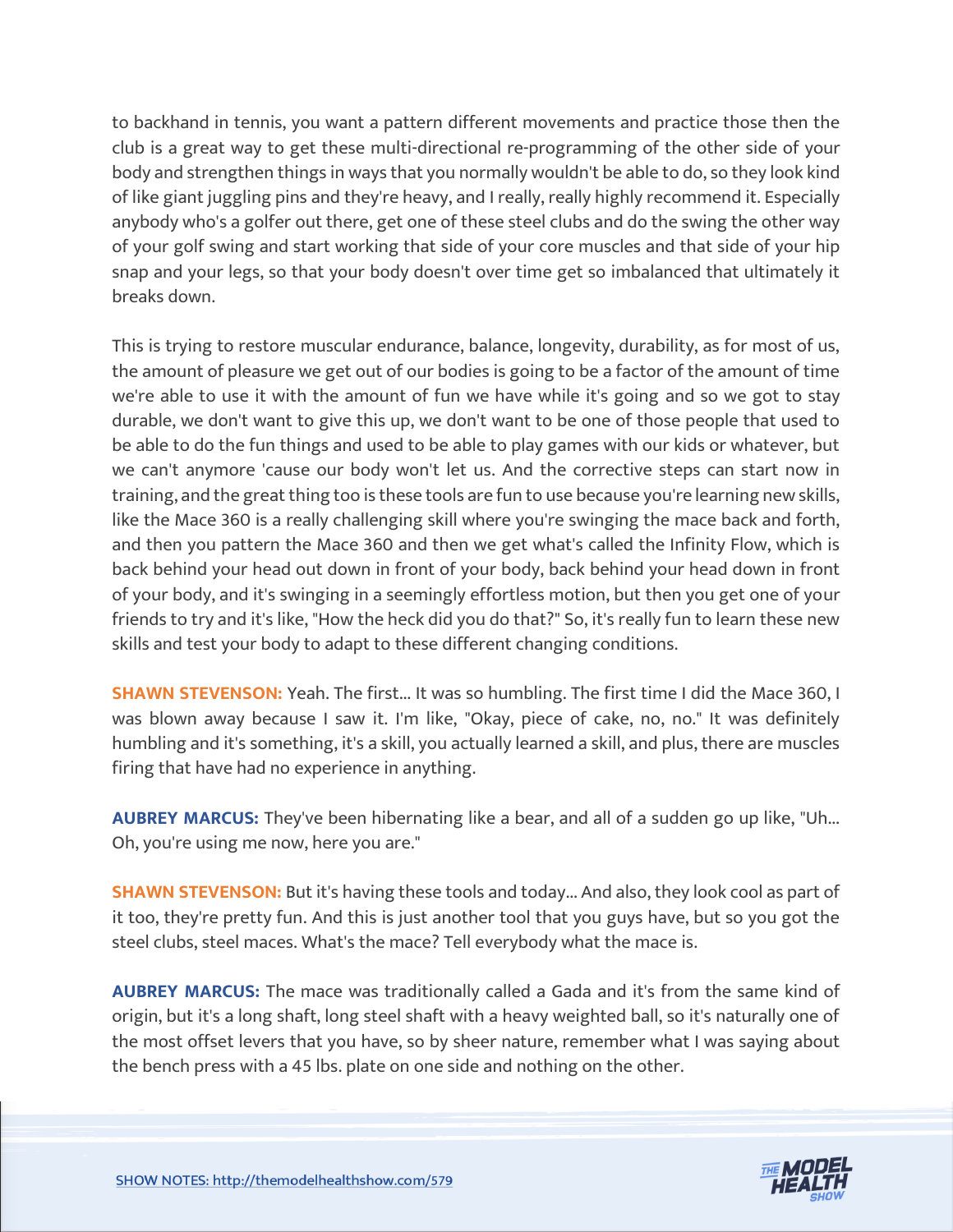#### **SHAWN STEVENSON: Right. It's just like that.**

**AUBREY MARCUS:** It's like that, but in a smaller, more portable version. You can't exactly swing around a barbell unless you're Hulk, but this allows you to utilize your core in almost every movement. And with all of these tools, you can get a complete body workout, depending on the movement patterns that you do, but you're always working that compensation to deal with the fact that the weight is going to be on one side and there's going to be lightness on the other. So even holding it straight, even just pressing it out in front of your body, you're adapting. The heavy side is trying to keep you... Keep pushing forward and holding it up, and then the other side is trying to keep your body stable, trying to keep yourself in line, so a very simple movement becomes a complex pattern, where your proprio receptors are firing, the things that keep your balance and everything is working at the same time. The small muscles in your feet are adapting and figuring out how to keep you in line, and so your whole body just gets lit up, whereas if you're doing something simpler, maybe you're just isolating, I go back to one of those machines with a weight stack, they'll show you exactly the muscles that it's working.

You'll look, there'll be a little diagram and it'll be like, "This one is pec and triceps." You're like, "Okay, great." Now, that's not like that with unconventional training. Your whole body would be lit up, from the top of your head, if you're holding the right head position and tucking your chin, to the pelvis that you're keeping in the right spot, all the way down to the small muscles in your feet that are grabbing onto the ground to keep you balanced, and so it's really lighting up your whole body and strengthening all of these fibers that keep our discs in line and keep our joints loose and mobile, so I really can't more highly, at least recommend supplementing unconventional training in there, if nothing else, for the durability, longevity, balance effect of it, and I think you'll find, too, that some days, that's really what your body wants, is just to get in there and swing some of these ancient tools around and get back to your more primal roots.

**SHAWN STEVENSON:** And I hope that you enjoyed that segment from Aubrey Marcus. Again, New York Times best-selling author and founder of Onnit, one of my favorite places in the world, Onnit HQ, down in Austin, Texas, shout out to everybody in Austin. And listen, if you come to my house, you'll find Onnit equipment, just kinda sprinkled throughout my house, whether it's going up to my roof or right out my back door, there's steel clubs and maces, and primal bells, we got battle ropes as well, we got so many cool things. And I picked up just a piece here, a piece there over time, and they've come in so handy in so many different ways in my life. And listen, this is exclusive with The Model Health Show, you get 10% off all of their fitness equipment. So go to onnit.com/model, that's O-N-N-I-T dot com forward slash model, get 10% off all their fitness equipment, their gear. At the gym, I'm often rocking the Onnit tshirts. They just feel good. It's got a vibe, great designs, and also, they're incredible, and also their incredible nutrition, really bar none, they're in a league of their own when it comes to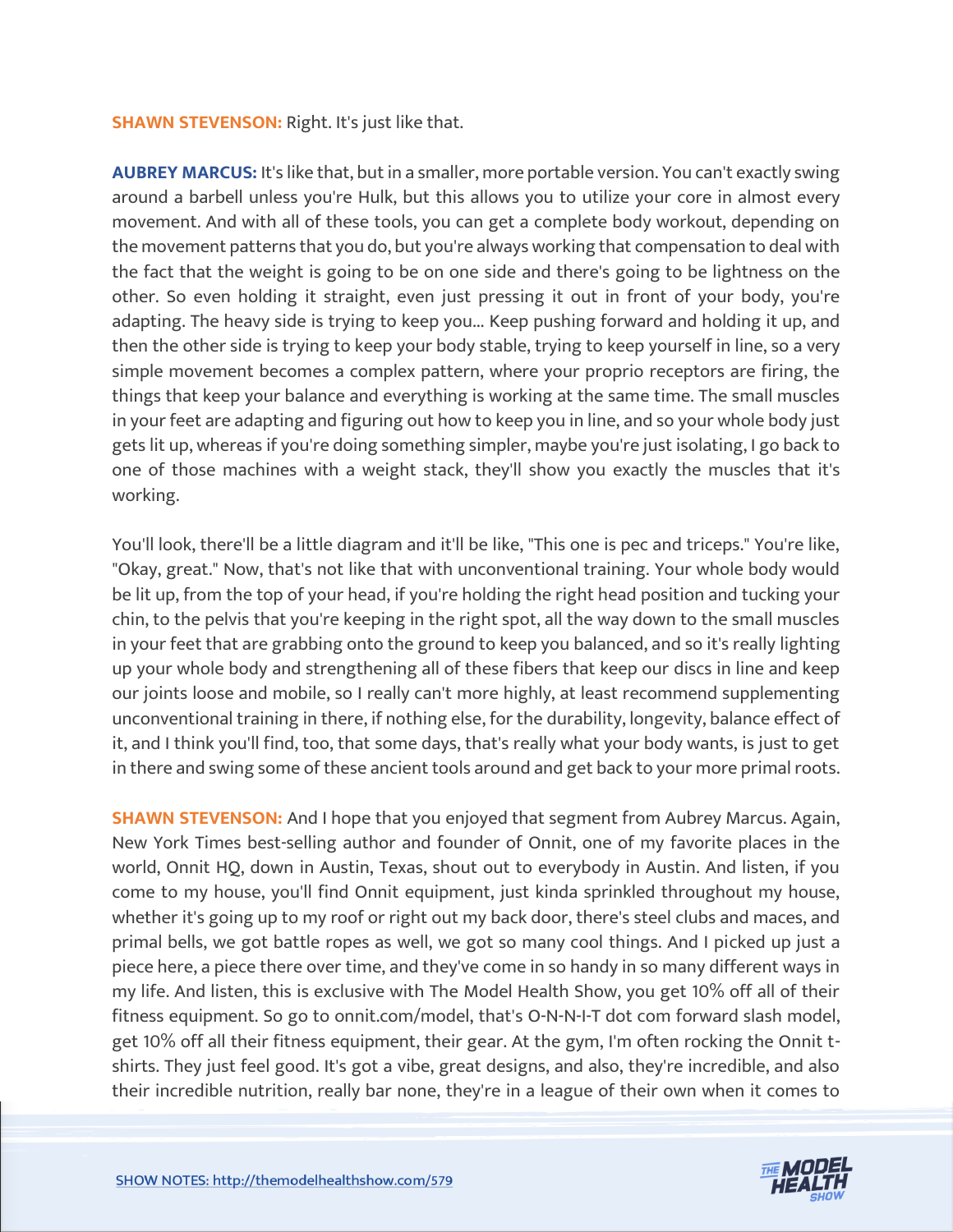that. For example, their MCT oil, I literally use their MCT oil every day, every day. And of course, I've had other MCT oils out there and about as I'm out on the road, but nothing comes close.

They do stuff the right way, they're sourcing it the right way, and your body knows the difference. Again, head over to onnit.com/model for 10% off storewide, exclusive with The Model Health Show. Alright, now moving on, we've got somebody who actually I met in Austin. I was speaking at an event there when I first met our next guest, and he's become a friend and somebody who I've been able to spend time with and to learn from. And of course, he shares a story, if you check out his past episodes, that him listening to The Model Health Show inspired him to kick off his own podcast and to start to reach people through that domain, and it's just so cool to see all the universes colliding, the people he's interacted with through his own platform, and I'm talking about best-selling author and movement coach, Aaron Alexander. In this clip, he's going to be sharing some powerful insights on how we can reverse a lot of the kyphotic, kind of closed up posture that is so prevalent today with all of the time that we spend on our phones and our computers, we're just constantly closing our bodies off, again, using a simple insight, this one simple tactic that I literally, again, another thing that I do every day, and it was emphasized in this conversation that I had with the amazing Aaron Alexander.

**AARON ALEXANDER:** A really simple thing that people could add into their daily world, which is one of the principles that we break down, is just the value of getting your arms up over your head each day, so just getting a pull-up bar in your house, like, please, if you don't already have a pull-up bar, get a pull-up bar in your house. And not even... I don't even care if you ever do a pull-up, a lot of girls can't do a pull-up, it's great, no problem. They're a lot better rock climbers typically because they're forced to use their lower body in order to climb, whereas guys that can run through and muscle through and use their upper bodies, they end up lacking form, so I don't even care if you can do a pull-up. What I care about is that you get your arms up over your head and you just spend a little bit of time each day, in the book I recommend 90 seconds total, so that can be like 15 seconds, six times or whatever, hanging from that position, and you think of it as you're doing that, you're literally restructuring the shape of your shoulder girdle, which a common tendency is to go into impingement if you're always hunching forward, cell phoning, carpal tunneling yourself and computering in chairs and all that, so just that simple practice of just... Get lung, create that space in there, hang for a total of 60-90 seconds.

Whatever you'll do is what I want you to do. If what you'll do is 10 seconds, 10 seconds, like whatever you'll do, whatever bite is good for you. And within that, literally think of it as like, visualize yourself, it's like, I think, imagine if you had a wet blanket and you left the wet blanket kind of like crumpled up and it would start to kind of like fester and kind of get moldy and get all gross, you're like, "Oh, we might have to throw that blanket out, that's not going to work." Now, that's your lungs and your ribs and your intercostals and all this precious tissue, if it's not being breathed and expanded and contracted with regularity. When you're doing that opening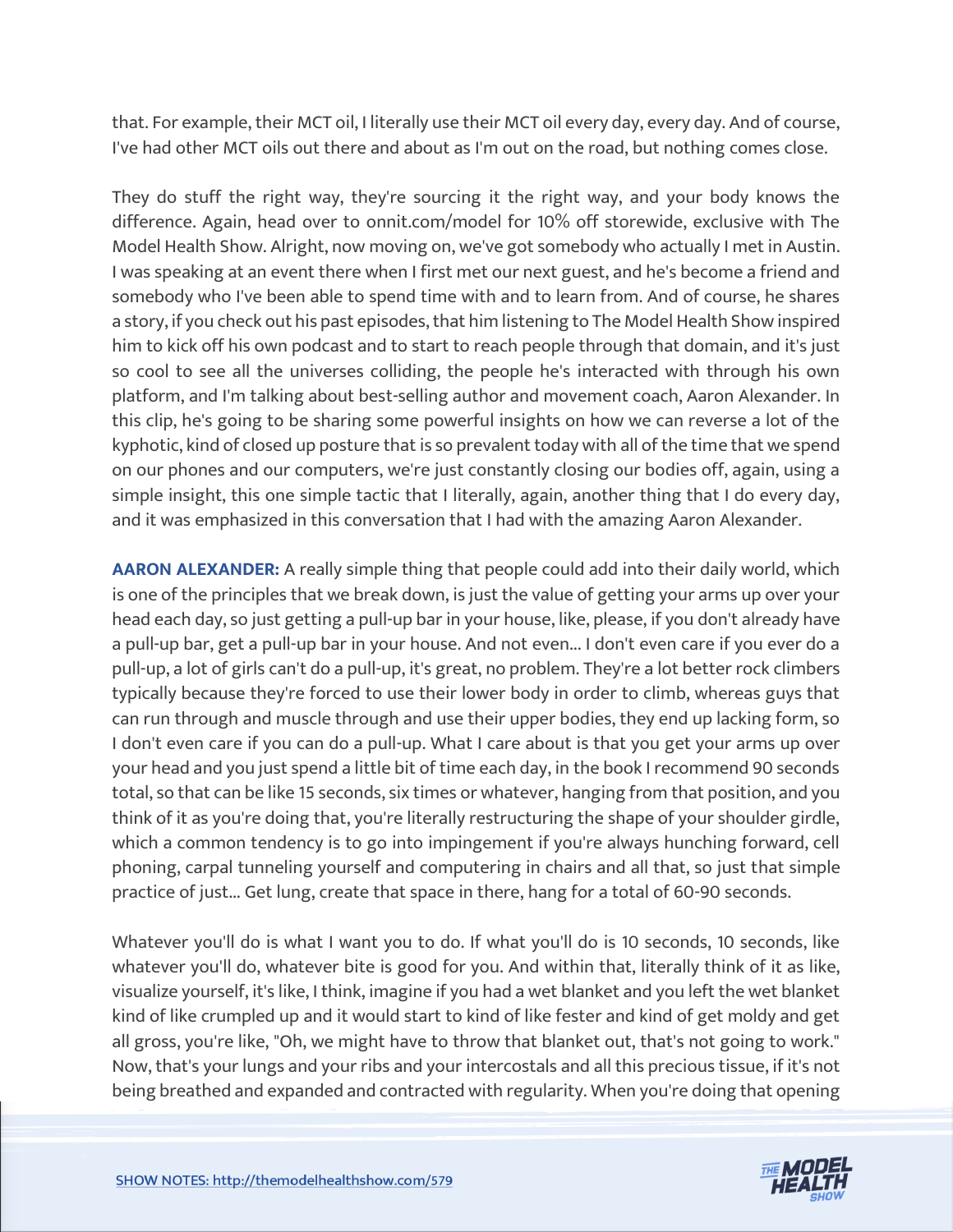up, imagine what you're doing, it's like you're taking that wet blanket and you're exposing it to the sun and you're kind of lifting it out and kind of letting that air blow through it. And now all of a sudden that blanket's starting to heal. So, by having that relationship of your shoulder girdle and your neck and your ribs and all that in a position that's most aligned, balanced, stacked, a really simple way to do that, like a shotgun approach is just spend some time hanging each day.

Another bullet point that would be supportive is recognizing we were talking about your central nervous system and gaining a relationship with your spine and your neck and your whole body really, but a continuation of your central nervous system is your eyeballs, so if you are staring into screens all day long, that's literally putting your nervous system, your autonomic nervous system, which I would say is a misnomer, because your autonomic nervous system is continually responding to your environment that you're consciously choosing, so when you are staring in that myopic vision, what do you do if you are in that fight-flight state? What do you do if a lion comes into the room right now, you go...?

You focus in on it, right, now we make action, so now we go in and we go through that, the whole adrenaline and the cortisol's and all those things come online, gets you ready to move. And then what do your eyes do once you've defeated the lion or made it away or go into like you're over the... You're in the savanna and you're kind of just like just taking it... You're probably not focusing in on a lion anymore, you're probably just kind of spacing out and saying like, "Whoa, man, that was crazy." So, your eyes, the continuation of your brain, your central nervous system are continually feeding information back into your physiology saying, okay, are we focused? Are we executive function, fight-flight, make it happen or are we more in that panoramic vision where it's a calming, soothing, rest, digest, repair-type state? So if you're staring into your phone all day and you're wondering why it's hard for you to wind down and go to sleep at night, well, you're essentially sending the signal to your brain, especially doing that right before going to bed, think of it as like you're sending the signal to your brain that it's time to wake up, it's time to go into action, it's time to move, it's not time to be still. And so, if you want to be calm, you're feeling stressed out, say before...

And this... I'll just compound one little variable stack, if you're stressed out, you're going into a date with somebody you're nervous about or a business thing or anything of the sort and you're feeling like oh my God, my shoulders are clenched up and I feel like I'm clenching my jaw and I'm just like oh, panicking, emphasize calming your eyes, take the whole room in. So, when you walk in, utilize that panoramic vision by really feeling the whole room. You could even visualize like okay, what's the room feel like behind me? Do I have a memory of what's going on back there? Can I kind of feel the people behind me? Can I really take... And anybody that's ever gone bow hunting, which... I know people's beliefs around that, but whatever, the experience of hunting is really fascinating to have, even if you don't ever actually kill an animal,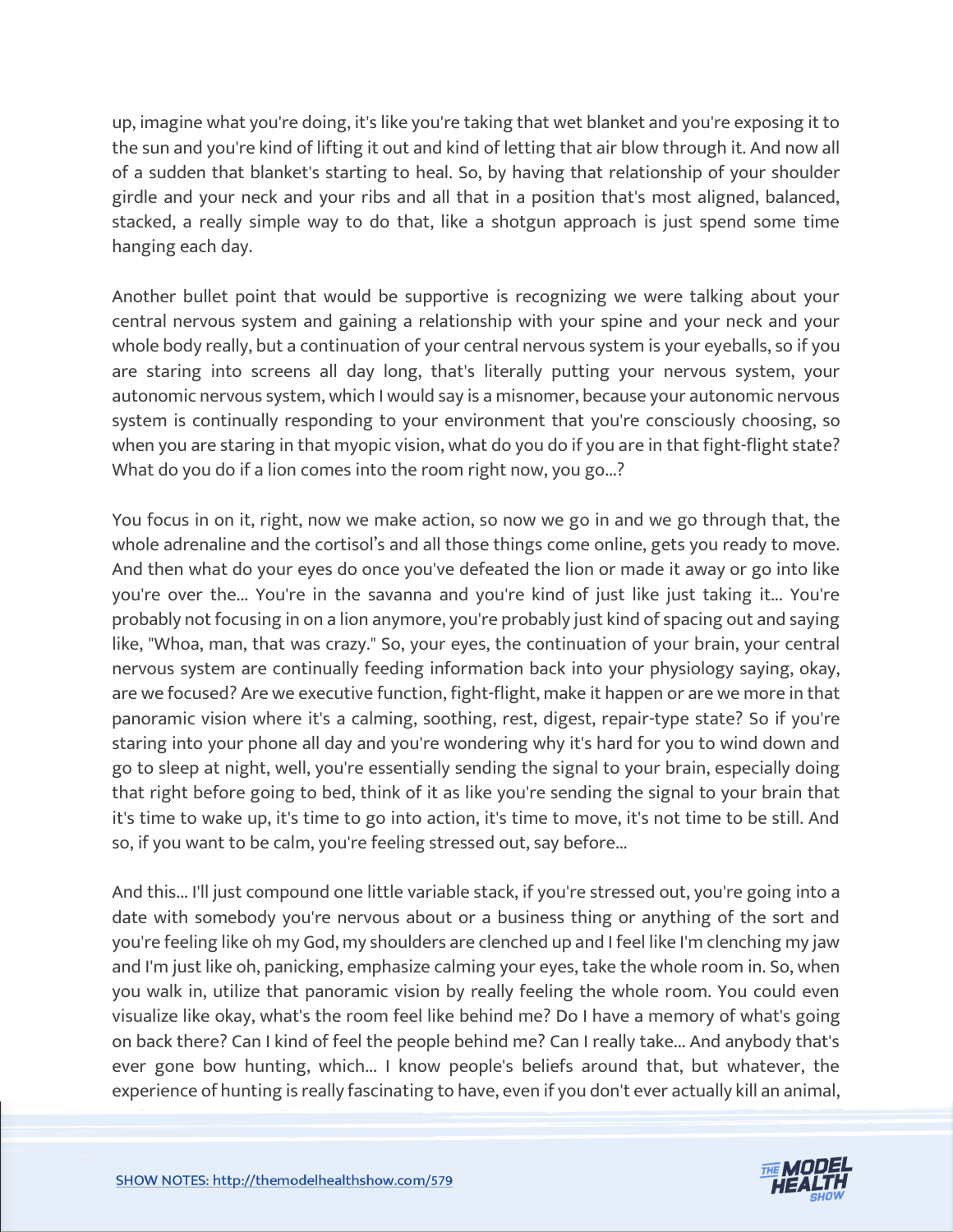just the experience of stalking an animal, it's one of the most unbelievable experiences because your senses turn on in a way that will never happen in a Whole Foods, unless it was like there was some sniper came in and all of a sudden...

You're on. So, when you're out there hunting, you're hearing every little stick, every little twig breaking, wind, you're noticing the directionality of the wind 'cause that's going to determine the smell from me, you're taking distances, okay cool, that's 20 yards, 30 yards, 40 yards, 50 yards. So, your physical environmental internal map of what's happening goes...

And expands out and you become the forest. So, what is that at a neurological level? It's you coming alive, it's you engaging with your world.

**SHAWN STEVENSON:** Next up in our compilation, we've got somebody who just inspires me. Alright, she walks the talk. She's about that life. She's done the full spectrum of training, whether it's the power lifting side to the group training side, but just being a representation of what's possible and I'm talking about Lita Lewis. Now, Lita is a fitness expert, personal trainer, but also a little fun fact, when she recorded this segment that you're about to hear, she had it under wraps, still she had not announced publicly that she was pregnant, so she was here carrying a little baby. Alright, she was growing a little baby inside, this is probably maybe three months, three to four months into her pregnancy, so she had a big hoodie on if you see the video version of this episode, so nobody knew. I think I might have found out the next week or something, the next day. She kept it under wraps until everybody got the chance to find out, and so we've talked a lot during this time and a lot afterwards, and she's just been out there with her baby belly representing, doing her strength training, and teaching, and just again, showing what's possible, and she's got a spectrum of experience and just such a beautiful person just through and through, great heart, amazing teacher.

And again, just somebody who inspires me and inspires a lot of others. So, in this segment, she's going to be talking about the real meaning of survival of the fittest, and why we need to give ourselves permission to re-define fitness and consistency. Check out this clip from the one and only, Lita Lewis.

**LITA LEWIS:** But if we step out of this universe, if we look at human life as what it is and how it's evolved, it really is survival of the fittest, and if you're not taking your health and your family's health seriously, you just won't survive. Now, I'm not saying that, say this virus, for instance, is going to kill all your family members, what I'm saying is, if I and my husband are very conscious about keeping our kids active, sharing a narrative around what it means to move your body regularly, exercising, performing, and then fueling your body a certain way that then... That gives you optimum results or execution of that body, then there's that narrative in the household, and there's the other family that perhaps are not taking that stuff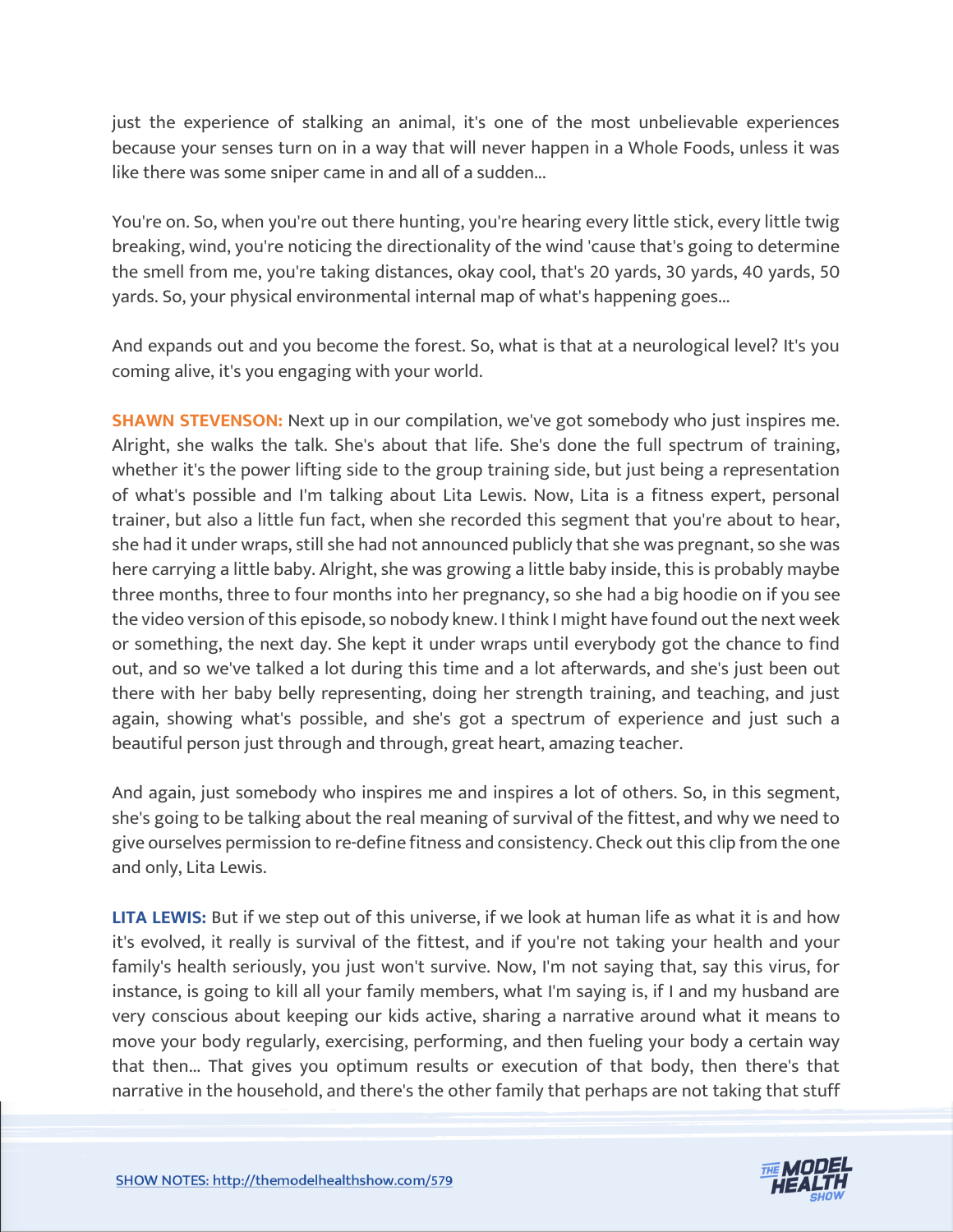seriously and are feeding their bodies full of junk and not prioritizing, again, not the crazy workout, so putting your kids in all sorts of sports, but just regular movement and encouraging that, who's living longer? Who's thriving? Who's got a healthier mindset that then leads to opportunities, to also wealth, if you will. Who's doing that? So, when I say only the fittest will survive type thing, I'm kind of thinking of it more metaphorically, I'm not saying you're going to die, so to speak, but who's living their best life?

#### **SHAWN STEVENSON:** Yeah.

**LITA LEWIS:** Which family? Which group of people if you will? And I have always said I want to be part of those people that are conscious about how to literally honor the very vessels that we live in, because these are the bodies that are carrying us through this experience. This human experience of life. And that's, again, as you mentioned also, we have to pay attention to our mindsets, our mental, emotional, not just our physical health. Admittedly, and I think this is important 'cause I've always avoided talking about this, and I think this might be a woman thing, but I found that, I'm 38 years old, and I'm proud to be 38. I'm not one of those women that are too scared to say their age actually, which always makes me feel funny, that women are like, "Don't say your age." Why the hell not? I achieved this.

But my life from 28 when fitness was really big for me, meaning, I grew up always as an athlete then I started working and then I was doing that corporate thing, and that was very much a focus. And then I got back into regular exercise around 26, 27, by 28, I was really into it, and consistency for me then was defined really differently than what consistency is for me today. And I think it's important to say because a lot of women that I know, that are in their 30s, even 40s, had this idea that they have to maintain a level of consistency that they're defining back when they were in their 20s versus what that means for them today. That's important for me to realize, because as somebody that's in very much the space of a fitness influencer, age does matter because with... And I don't mean that from a limiting perspective, meaning you're older, so you should be more mindful about what you're doing in the gym and how often, no. Not the intensity, so to speak, but simply because lifestyle changes.

I tell people all the time, when I was 28, I was not married, I was single, I did not have four kids to take care of, or a mortgage or home, so I think it's really important for not just your physical health, but your mental health. Ladies out there, please understand your definition of consistency today is going to be very differently than it was 10, 15 years ago, and that is okay, that is fine. Let me tell you, when I was 28, consistency for me meant at least six days a week, four of those days were two a day, every single one of those six days involved at least an hour or 90 minutes of cardio, and I would lift for at least 90 minutes. That was consistency for me, meaning Sunday, I would rest, really rest, and then if for whatever reason I got five days, I'd be like, "Bad week." If I got five days today and was in the gym twice, Monday through Thursday,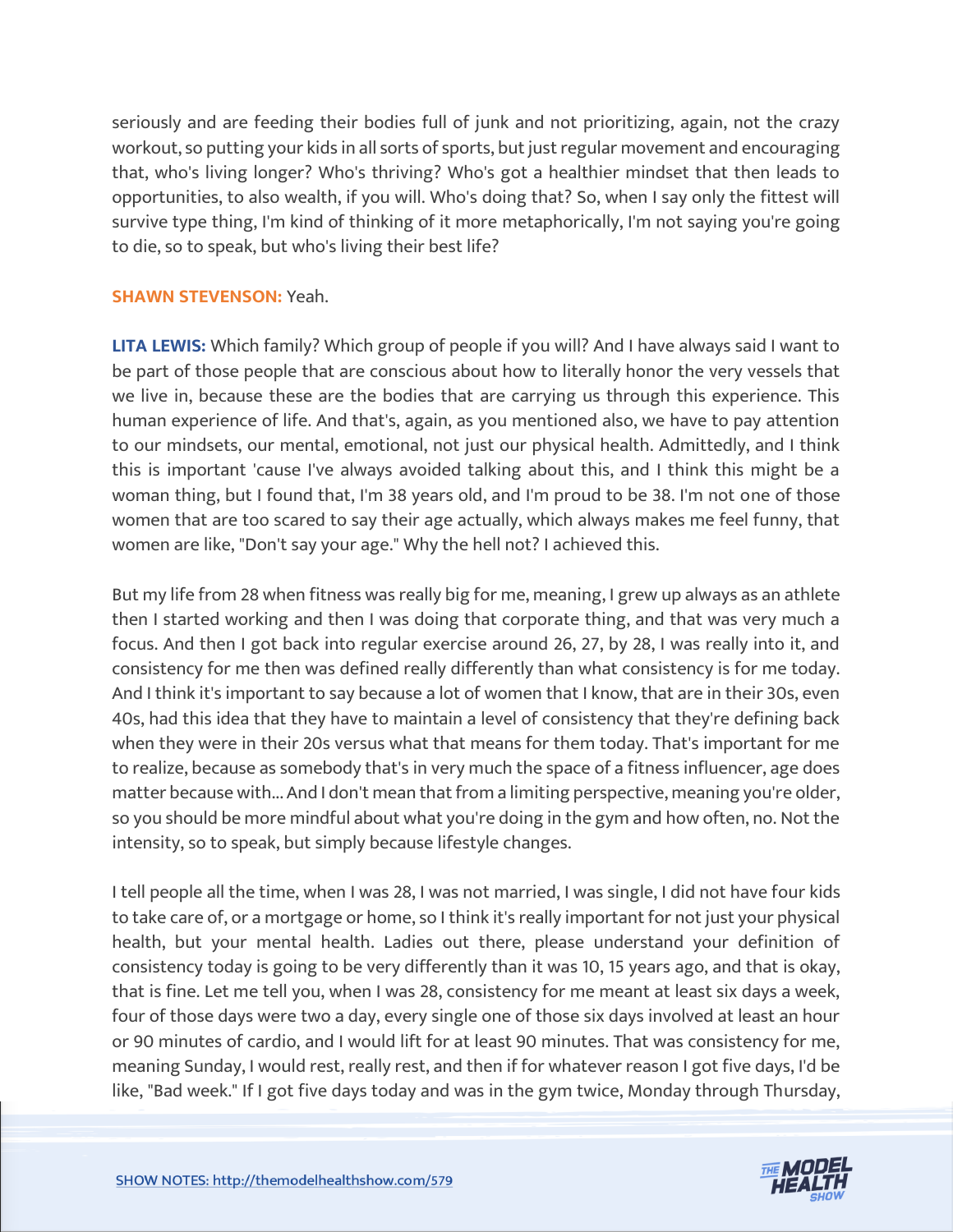and then did 90 minutes of cardio, like throughout... I would be like, "Holy smokes, I'm superwoman."

So, I cannot live up to that, and it's one thing I realized, I cannot live up to the standards that I gave myself in my 20s, that I do today. 'Cause that is guaranteed like a mental breakdown. And I'm trying to live my very best life today as a 38-year-old married woman with four kids to be responsible for. So, I say this with a lot of passion because there's so many women out there, and I know this 'cause I've had conversations with them that are stuck on old definitions of what consistency means for them. So today, for me, Shawn, consistency is at least four days a week of doing my favorite hike that takes me about 70 minutes, seven zero. I know this 'cause I time myself. So, if I'm under that, I'm like, "That's a great day." And if I get to the gym twice a week and put in at least an hour, that's a fantastic week for me, and that is okay. I feel good, right? Sure, I'm not the beast mode girl that's squatty, out squatting the boys in the gym, and that's okay, 'cause I don't need to be that person. As long as I can still out squat the oldest son, which I can, I'm still good. But what I'm saying is, for me, ultimately the goal is to feel good in my own body. Right? And if that means a little extra pounds, so be it. If that means, I need to lose a little weight, so be it. But for me, I'm trying to live my best life, and that's what consistency that... My consistency has to be aligned to that.

**SHAWN STEVENSON:** Alright. To close out this nine-year celebration, hearing from nine of my favorite fitness experts over the course of nine years of The Model Health Show, we cannot have this guy. Alright? When we're talking about fitness foundational, this guy has been somebody who's inspired your favorite person in movement, they know my man. I've gone to different offices and different experts, and I consistently see his book, Supple Leopard. That's the name of his book, New York Times Best Seller, Supple Leopard. Now, this is a textbook. He's a Doctor of Physical Therapy, and I'm talking about none other than Dr. Kelly Starrett. In this segment, he's going to be sharing what mobility really means. From the originator/creator himself, of the most popular mobility series in the world the MobilityWOD, or Mobility Workout of the Day. Now, this is a big deal to be able to learn directly from him because he's going to be sharing with you some insights about mobility and position that puts this in a different stratosphere of importance. And so, let's jump into this clip from the amazing Dr. Kelly Starrett.

**DR. KELLY STARRETT:** The idea here is that WOD is a shorthand for Workout of the Day. And when we started, we used the word mobility workout of the day. First of all, is that the word mobility wasn't used at all. There was a reference to Eric Cressey, and they think he made a DVD called Magnificent Mobility a long time ago and as a physical therapist, I mobilized tissues. And so, what we found was that I wanted a word that didn't mean stretching, 'cause stretching had really come to mean something else. And what I'll tell you today is that mobility is a word that's now been convoluted a little, means like, it's like the word extreme or core. Like, "What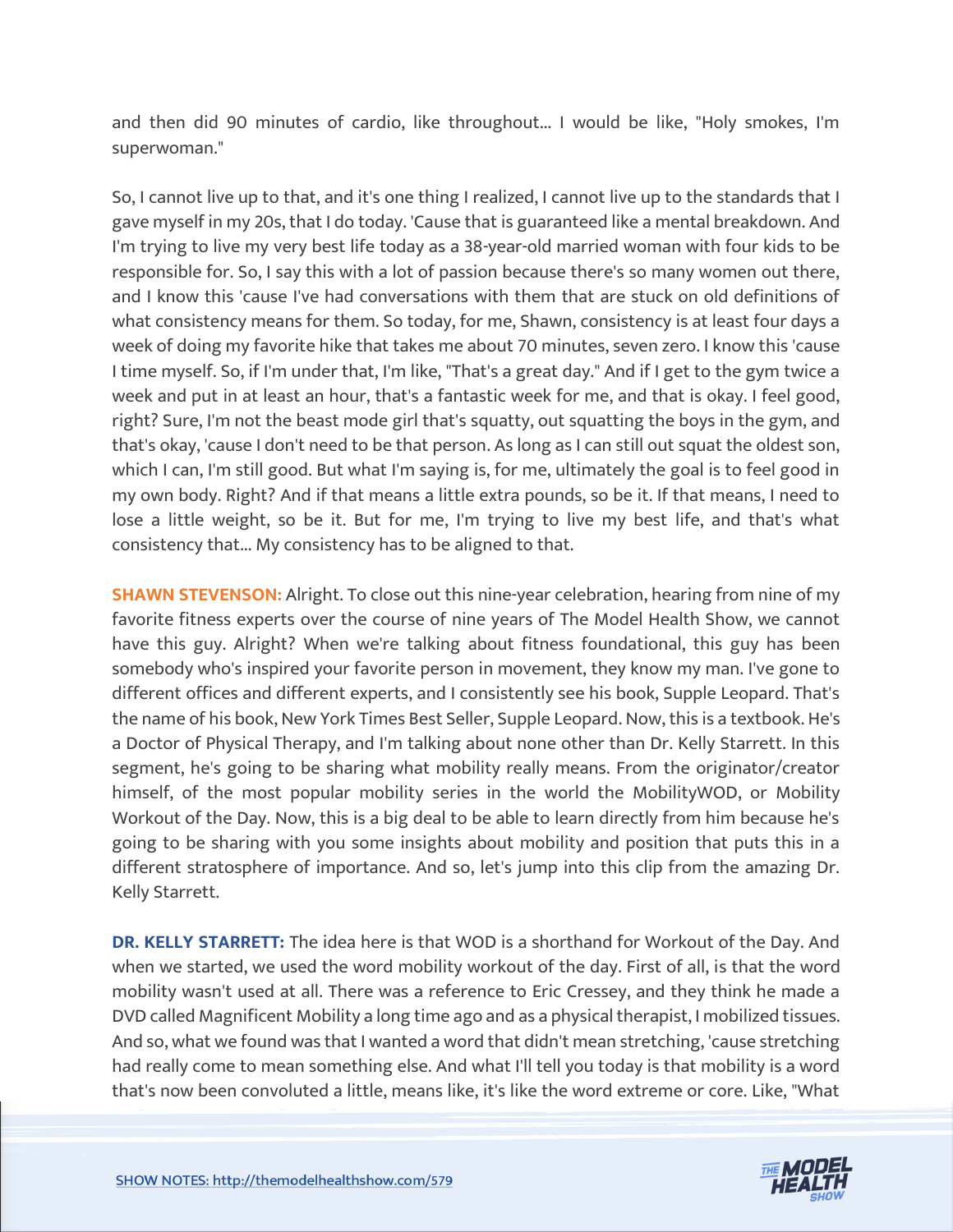are you doing?" "I'm working on my mobility." I'm like, "Okay." So let me define mobility first. First of all, mobility means that I have the requisite base range of motion that all of my tissues should be able to have. This means that the physiology, the structure geometry of the body suggests what normal range of motion is for each of us. And what turns out is that if you go into the experts, American Academy of Orthopedic Surgeons, American Academy of Family Practitioners, the physical therapists' Bible Norkin and White, if you look at all of these people who've studied range of motion, we have basically all agreed within a few degrees of what normal baseline function should look like in each joint. Joint based. So that's well and good, and in physical therapy school, I had to memorize all those things. Right?

Well, it turns out, what no one had done for me was compare what my body should do with what I was doing when I squatted, what I was doing when I got into a pistol. So, it turns out, for the average person, we don't have to memorize those body range of motions, because we have a language called push-up, air squat, squatting all the way down with heels on the ground, getting into a lunge, running, putting your arms over your head effectively, and what's nice is that gives us real benchmarks around what we're supposed to be able to do in terms of just straight raw tissues, there's also this software component to it. And what we know is that your practice doesn't make perfect, practice makes permanent. That's how your brain is wired, that's why we practice skills, that's why you did all those crazy skill drills over and over again in sports, so that you can ingrain a pattern so that those neurons can literally wire together the oligodendrocytes, the Schwann cells would come in and lay the myelin in and reinforce that neural pattern so that it would be easier to do it.

So, what happens, it's so hard to break. It's so difficult to wire together to create a habit, it's also even more difficult to fire and wire apart, because we have to physically break down those myelin sheaths and create a new pathway. So, mobility is not only, "Do I have the joint capsule range of motion?" Or "Is my interstitial tissue, my interstitial... The fascia, does that slide? Are my muscles stiff?" But I also have this software that says, "Does my brain know how to put me into stable positions? Does my brain know how to organize the body and have the control that it needs?" Which means that's 50% of the score is skill. That's why we teach fundamental movements to kids, and they continue to build on 'em. So, like I said, one of the things that we ask about is, as we're having this conversation about mobility, but one thing is, "Hey, can your tissues get there? And then do you have control of your tissues?" And what we'll see is that, when we look at skills, we want to make sure that skills and training leads to open positions. That those skills and ability scale from kids to Olympic athletes. From children and youth athletes all the way up to my geriatric patients that the principles are the same for our adaptive athletes as they are for my MMA fighters. It is the same principles.

And when we suddenly can't derive consilience, when you're saying one thing and it doesn't jive with the principles of what I'm saying, someone has a problem in their thinking, because

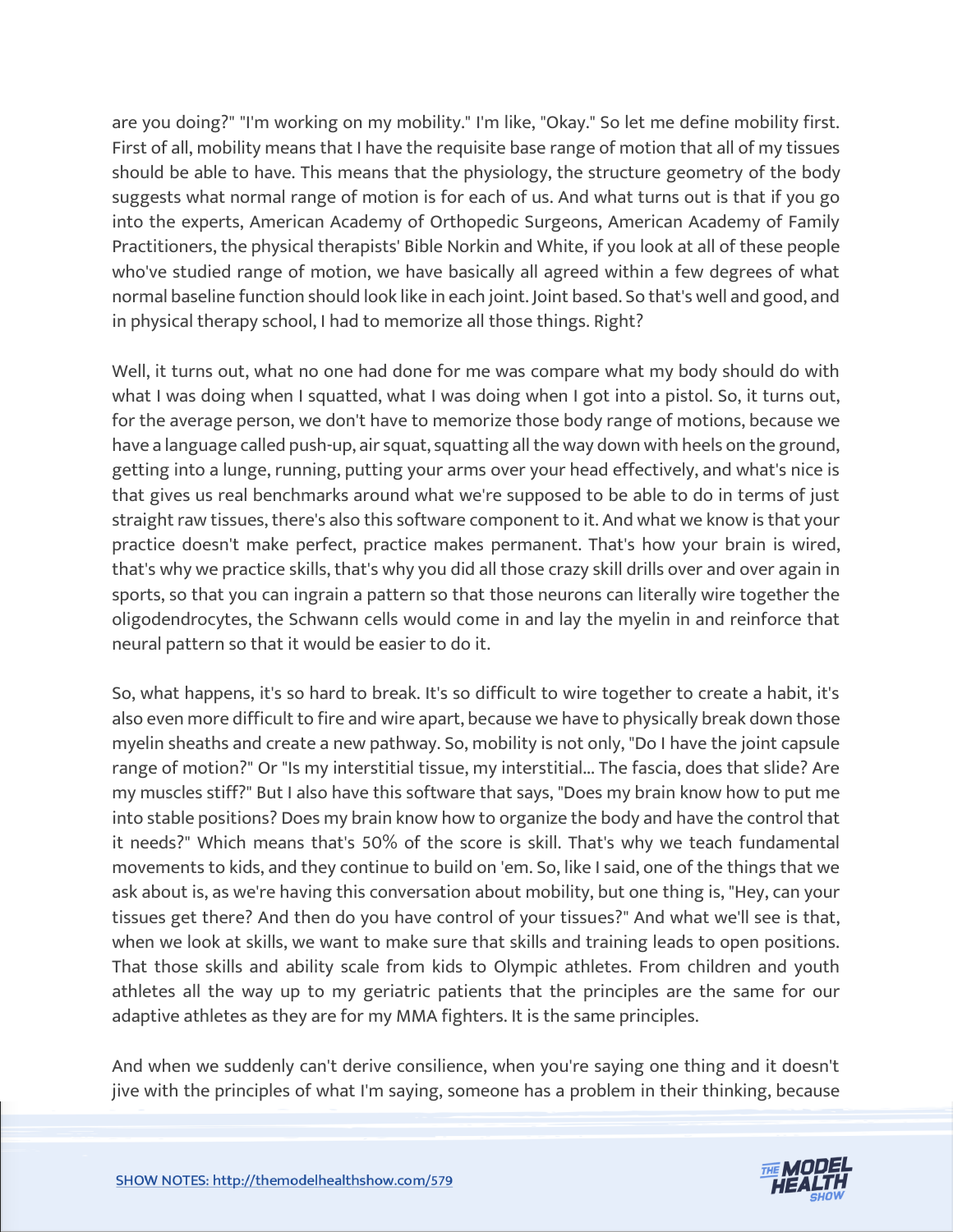what's happening now is that there are lots of ways to get to the end. We know that all roads lead to Rome, and it's okay to have styles. You're the solder from Onnit, you're all about the kettlebells and great. And there's a lot of ways to be working on those... Get you to those shapes and positions, but the principles and the physiology remains constant. The environmental considerations remain constant, we just turn up and turn down. So, when you suddenly get to mobility, what we've found more and more now through the workout of the day is that, "Hey, we want position to be part of the conversation of the modern physical practice," and when I say physical practice, I'm not talking about just training for an hour, I'm talking about... Your physical practice starts when you go to bed, and how well you sleep and how dense you sleep, that's part of the physical practice. What you do first thing in the morning and how you prime yourself, the foods you eat, how much non-exercise activity you have during the day, your ability to down-regulate, did you breathe hard, all of those things, and then we can talk about training, all of those things constitute your physical practice.

But what we've tried to say is, hey, look the issue is that a lot of times, we can buffer poor positions for a long time until all of a sudden, you're like, "What do you mean I can't squat all the way down? What do you mean I can't put my arms over my head or take a full breath? What do you mean my shoulder comes forward in kimura." And so what we've done then is said, "Hey, let's put position and value position as much as we value strength, as much as we value speed, as much as we value cardiorespiratory conditioning," and really position is a hallmark of efficiency and ultimately, the way we train to think is that we say, "Hey, look, I hear your positions, you got it, you're solid, we're working on it, it's a moving target, it changes day-today based on who you are and what's going on, but can you maintain that shape and position under load? Under a little stress? When you're breathing hard? When you're going fast? When you got to do more than five in a row? What do you look like at the end of your 5k race? Do you look like at the beginning? Well, there is a really interesting diagnostic around your position," and what we've said forever is as long as you went faster, that was good enough, and now we know that that's short-term thinking.

And so, what we can really say is the skilled athlete can transfer the positions between sports, between training modalities, faster, and faster, and faster, and suddenly what you have is what someone else, and I'm blanking on the name, calls "repetition without repetition," and that's it. So that I never had... When I'm snowboarding down some steep face, I never want to be thinking about my feet, or my breathing. I want to be thinking about where the board's going, what's coming next, the inputs. I got to get back to no-mind. But that's why training is so important and why we need to take... Sometimes take the high intensity out now because we're here and put the skill and mindfulness back in.

**SHAWN STEVENSON:** Alright, I hope that you enjoyed this compilation, and this is again, celebrating the nine-year anniversary of the Model Health Show. And if there's a gift, I don't